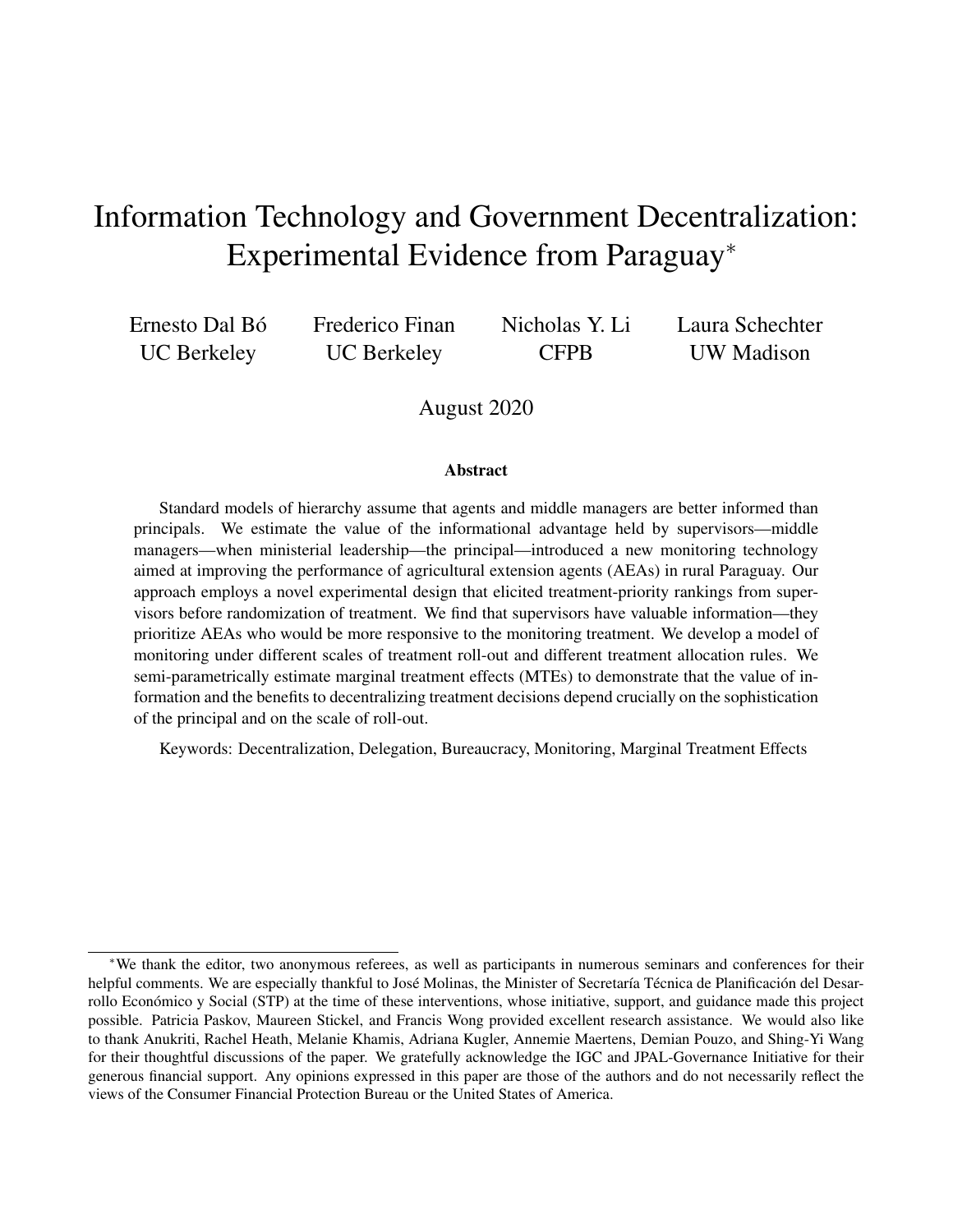# 1 Introduction

In standard models of decentralization, principals delegate decision-making authority to agents in order to take advantage of their superior information [\(Acemoglu et al.,](#page-21-0) [2007;](#page-21-0) [Aghion and Tirole,](#page-21-1) [1997;](#page-21-1) [Bloom](#page-22-0) [et al.,](#page-22-0) [2012;](#page-22-0) [Dessein,](#page-22-1) [2002;](#page-22-1) [Mookherjee,](#page-23-0) [2006\)](#page-23-0). However, agents may offset some of those gains in pursuit of their own objectives, and principals could potentially acquire some of the agents' information and improve decision-making without relinquishing control.

A government rolling out a new technology to its front-line service providers faces these trade-offs. In 2014, the government of Paraguay distributed GPS-enabled cell phones to agricultural extension agents (AEAs) and their supervisors. AEAs support farmers by providing, among other things, information about prices and demonstrating best farming practices. The central government hypothesized that the cell phones would allow supervisors to track their AEAs across space and mitigate AEA shirking. As the government had limited resources to pay for phones, questions emerged as to whether supervisors might know which AEAs to treat and which to exclude in order to maximize impact.

We conducted an impact evaluation of the technology, but the question of whether supervisors would assign phones well could not be answered through a standard randomized evaluation. We elicited from supervisors their preference about which AEAs to treat, before assigning phones (still) at random. This novel feature of our experiment allows us to compare treatment effects for AEAs who would have been selected by supervisors in a decentralized roll-out against those who would not have been. If supervisors have and make use of valuable information, supervisor-selected AEAs should respond more to treatment.

Properly assessing the value of decentralized information requires answering two additional questions. First, how much of that information does the principal already have? Second, what is (and what should be) the program scale? If the state will treat everyone, the supervisor's information is not useful. In addition, if the state is unable to differentiate among AEAs and the average cost of treatment exceeds the average benefit, the state should forgo the program altogether. But in this case, decentralized selective targeting may render the program valuable. If the program yields heterogeneous treatment effects, decentralized information (and the program itself) will be valuable only if the treatment response for the recipients is higher than its cost.

To evaluate the value of decentralized information, we estimate models that connect treatment effects to characteristics of AEAs—both those that are observable to us and the state as well as those that are unobservable but drive supervisor selections. Because of our unique design de-linking supervisor selection of AEAs and treatment assignment, we can identify the correlation between unobservables and treatment effects. Thus, we decompose the supervisor's informational advantage in terms of observables and un-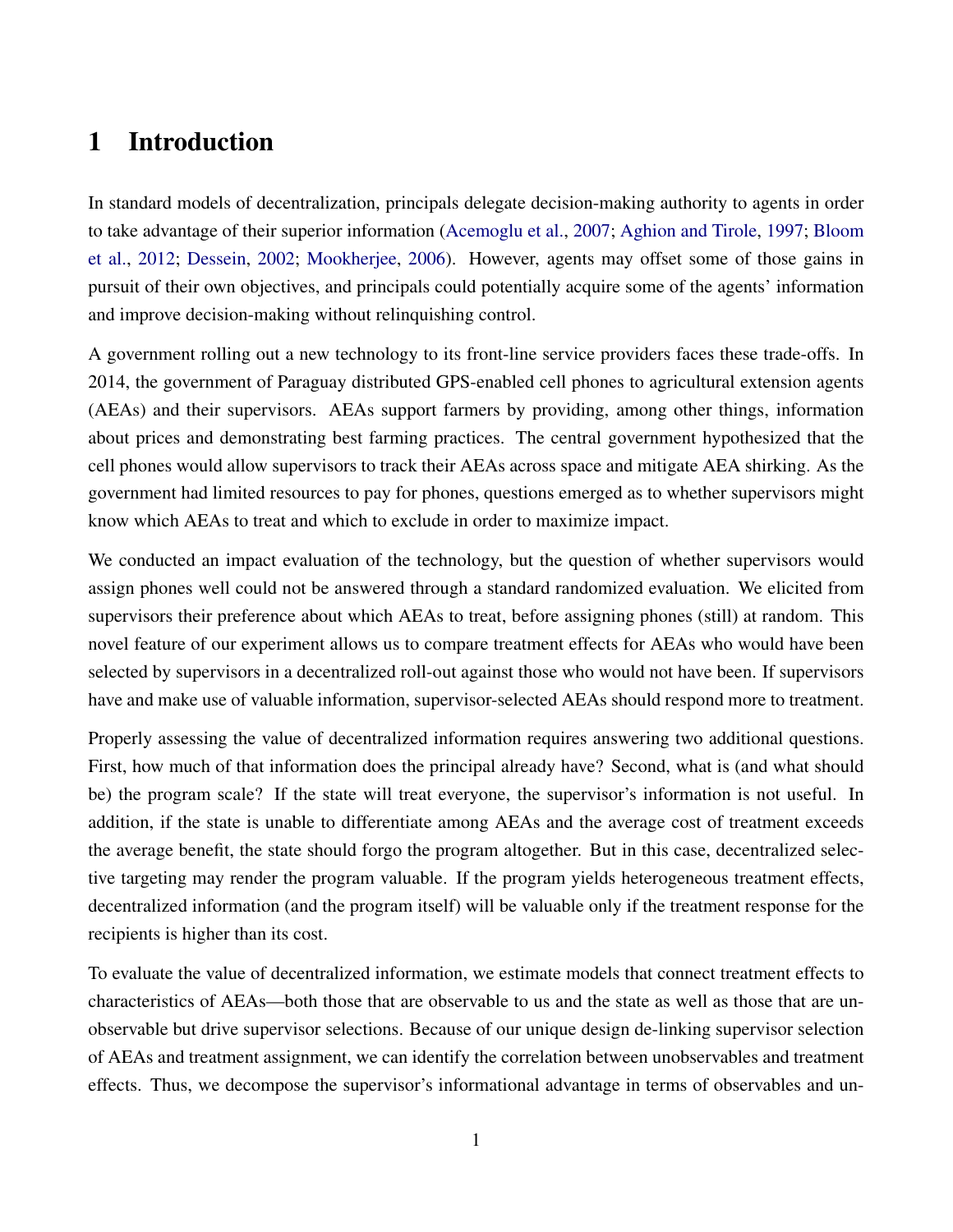observables. We then apply the schedule of marginal treatment effects (MTEs) implied by the models to interpolate counterfactual effects under different scales of roll-out. We do this both for the case of supervisor assignment and for centralized approaches that target AEAs based on varying amounts of information. We then determine whether wise use of information on observables can bridge the information gap between supervisors and the centralized state.

Findings We begin by addressing the standard impact evaluation question: does the new monitoring technology reduce shirking? We find that randomly assigned cell phones have a sizable effect on AEA performance, increasing the share of farmers visited in the previous week by an average of 6 percentage points (pp). This represents a 22 percent increase over the AEAs in the control group. We find no evidence that treated AEAs increased the number of visits at the cost of conducting shorter ones. Cell phones also improve farmer satisfaction with their AEAs by 0.13 standard deviations.

We then evaluate whether supervisors have valuable information about which AEAs to target. We find that supervisor-selected AEAs respond more to increased monitoring, entirely driving the average increase. Among supervisor-selected AEAs, treatment increased the likelihood that a farmer was visited in the past week by 15.4 pp compared to a statistically insignificant decrease of 3.6 pp among those who were not selected. This finding corroborates the notion that going down the hierarchy from the top program officers to local supervisors could allow organizations to leverage valuable, dispersed knowledge about how best to allocate resources. $<sup>1</sup>$ </sup>

What underlies the informational advantage of supervisors? Having collected a rich dataset on the AEAs that includes information on both cognitive and non-cognitive traits, we decompose the value of information into parts reflecting observable and unobservable AEA traits. We estimate our model via a two-step procedure in the spirit of a sample selection approach. We find that commonly observed demographic traits (e.g., sex) and harder-to-measure characteristics such as cognitive ability and personality type do a poor job of explaining supervisors' selection decisions. We conclude that supervisors have valuable information above and beyond observable characteristics of AEAs that a central authority could reasonably collect.

We then apply the model estimates to trace out effects under different roll-out scales and assignment schemes. Several conclusions emerge from our exercise. First, the value of supervisor information is substantial relative to a regime in which the principal simply allocates phones at random. The optimal roll-out under decentralization is 75 percent, while the largest impact gap between decentralized and random allocation of phones occurs at 53 percent roll-out. At a roll-out of 75 percent, supervisor assignment

<sup>&</sup>lt;sup>1</sup>We exploit our experimental design to investigate the possibility of spillovers and of supervisors differentially monitoring selected AEAs, and find no evidence of either effect.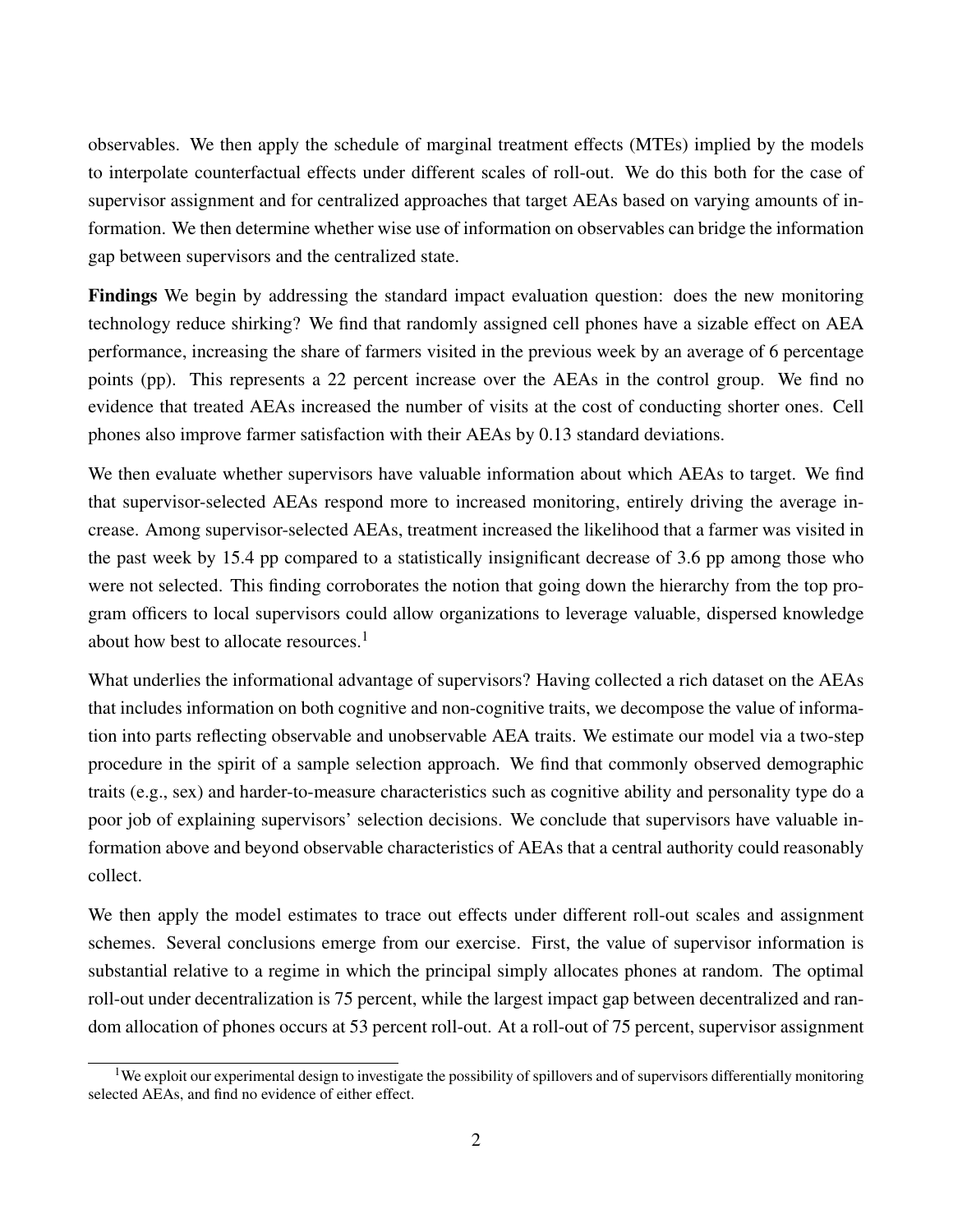increases farmer visits by 7.7 pp, compared to an increase of 4.8 pp under random assignment. However, prediction exercises based purely on observables allow the state to match or even beat the supervisor selections. Under our most sophisticated centralized approach, in which the principal can target treatment based on an experiment revealing the connection between observable characteristics and response to treatment, the optimal roll-out rate is 70 percent, raising farmer visits by 9 pp. Because MTEs are negative for some AEAs, the optimal roll-out rate under (non-random) centralized and decentralized approaches is below 100 percent. Maximizing aggregate treatment effects also saves on treatment costs relative to universal coverage.

Related literature Despite much theoretical progress incorporating the idea that agents hold valuable information, direct empirical evidence of this idea remains elusive. One exception is [Duflo et al.](#page-23-1) [\(2018\)](#page-23-1) who find that increased random regulatory scrutiny did not significantly reduce pollution relative to less frequent but discretionary audits by inspectors in India. Our study complements theirs in various ways. Our design experimentally identifies the decentralized counterfactual without relying on functional form assumptions. Also, we allow the appeal of decentralization to depend both on supervisors' informational advantage and on their potential preference biases.

The problem of how best to deploy monitoring technology is similar to the problem of how best to target social programs. In the targeting literature, several studies have shown that local officials rely on local information but may be politically motivated [\(Bardhan et al.,](#page-22-2) [2018\)](#page-22-2) or use alternative definitions of poverty when defining who is poor [\(Alatas et al.,](#page-21-2) [2012;](#page-21-2) [Alderman,](#page-21-3) [2002;](#page-21-3) [Galasso and Ravallion,](#page-23-2) [2005\)](#page-23-2). Those individuals who will benefit most from a particular intervention are not necessarily the poorest, and local officials may want to target individuals with the highest returns [\(Basurto et al.,](#page-22-3) [2019;](#page-22-3) [Hussam](#page-23-3) [et al.,](#page-23-3) [2017\)](#page-23-3). Our experiment complements this literature in two substantive ways. By divorcing the estimation of treatment effects from selection into treatment, we are able to show experimentally that local agents have useful information about how best to target an intervention. Moreover, we show how different selection rules can achieve different aggregate treatment effects that affect the calculus of how much to scale up the program and whether to decentralize its implementation.

Our study has parallels to the literature on the use of MTEs to construct policy-relevant counterfactuals [\(Heckman and Vytlacil,](#page-23-4) [2005\)](#page-23-4). As in the MTE literature, we express the supervisor's problem of how to prioritize AEAs for treatment as a joint model of potential outcomes and selection as determined by a latent index. Crucially, in our setting treatment is not contingent on selection—AEAs who were randomized into treatment were treated regardless of supervisor selection. Thus, when we compute the MTEs, we do not have to extrapolate to subgroups of "always-takers" and "never-takers" because we only have compliers by design. In this respect, our approach implements a variant of the selective trial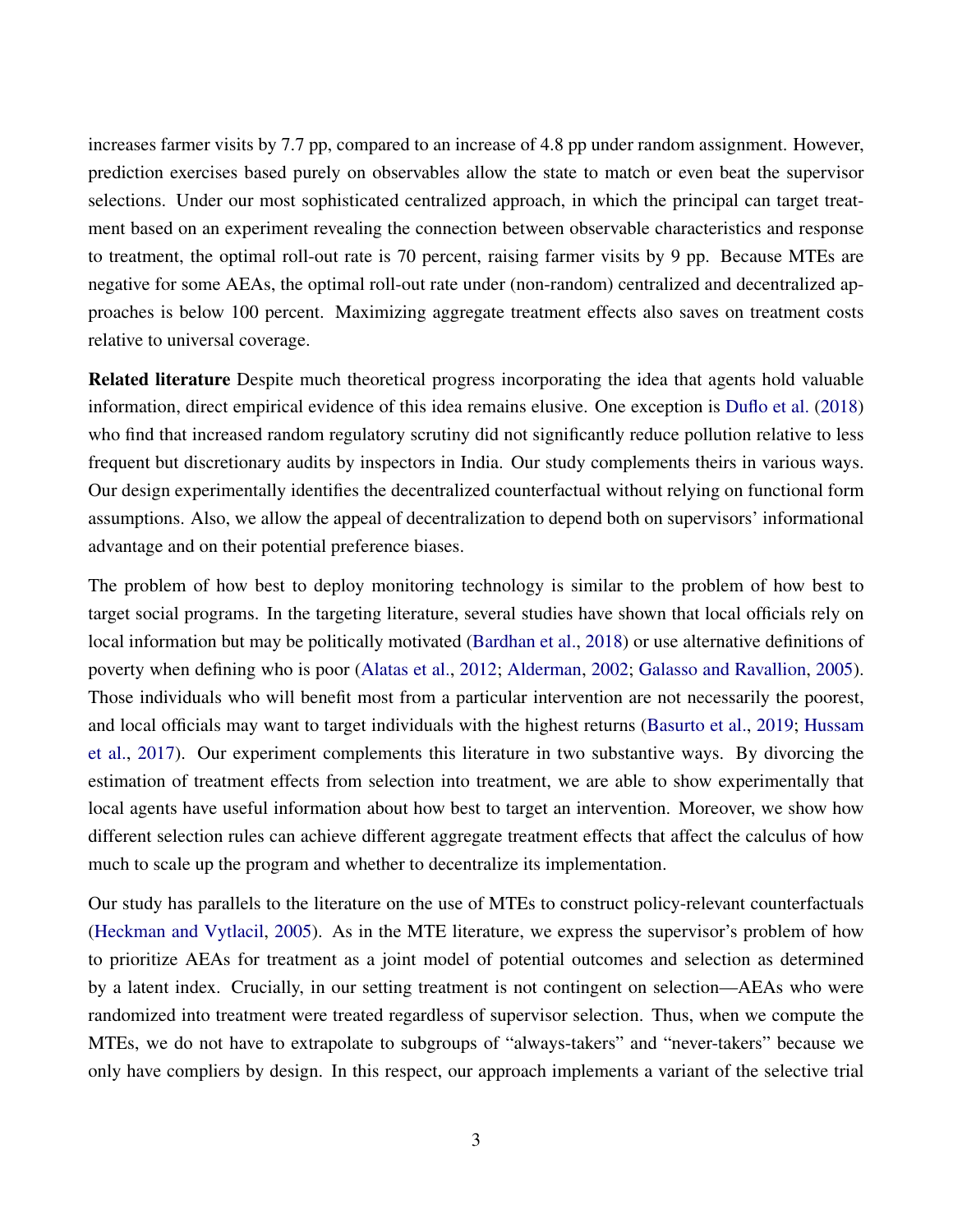designs proposed by [Chassang et al.](#page-22-4)  $(2012)^2$  $(2012)^2$ 

Finally, our study adds to a growing body of experimental evidence on the impact of new monitoring technologies in the public sector. Similar to our setting, some of these studies involve weak or no explicit financial incentives (see [Aker and Ksoll](#page-21-4) [\(2019\)](#page-21-4) on teacher monitoring and [Callen et al.](#page-22-5) [\(2018\)](#page-22-5) on health inspectors). Other studies overlaid financial incentives affecting front-line providers such as teachers, health workers, police, and tax collectors [\(Banerjee et al.,](#page-22-6) [2008;](#page-22-6) [Dhaliwal and Hanna,](#page-22-7) [2017;](#page-22-7) [Khan et al.,](#page-23-5) [2016\)](#page-23-5). We contribute to this literature by showing that a new monitoring technology can reduce shirking among agricultural extension agents, despite the absence of associated financial incentives.

### 2 Background

We worked with Dirección de Extensión Agraria (DEAg), the arm of the Paraguay Ministry of Agriculture responsible for overseeing national extension programs. The agency is organized into 19 regional centers, which are in turn composed of 182 municipal Agencias Locales de Asistencia Técnica (ALATs). Each ALAT is comprised of a supervisor and other AEAs. Each AEA works with approximately 80 farmers. Supervisors work with their own farmers and also monitor the other AEAs working in the ALAT. Henceforth, we reserve the label of 'AEA' for the non-supervisory agents who work purely in extension work. There are roughly 200 AEAs in DEAg.

Extension services help farmers access services that increase agricultural output, both for personal consumption and sale to market. They provide assistance accross six official themes: soil improvement, food security, product diversification, marketing, improving quality of life, and institutional strengthening. To that end, AEAs do not usually offer free goods or services to farmers. Much of what they do is connect farmers with cooperatives, private enterprises, and specialists. AEAs also hold group meetings to lead demonstrations and organize farmer field trips. Nonetheless, most of their daily work involves driving away from the ALAT headquarters in towns to rural areas to make house calls. They use the farm visits to diagnose and address farmer-specific agricultural problems.

In June 2014, the Ministries of Planning and Agriculture coordinated to provide AEAs with GPS-enabled cell phones. This initiative had several objectives. The first was to improve coordination and communication within ALATs. For example, AEAs could use the phone to photograph diseased crops, circulate photos with their supervisors, and get advice for the farmer from a specialist. But crucially, supervisors

 $2$ In that paper, the authors recast randomized control trials into a principal-agent problem. They show theoretically how one can recover the MTEs necessary to forecast alternative treatment assignments by eliciting subjects' willingness to pay for treatment. Instead of eliciting the willingness to pay of AEAs, we elicit the targeting priorities of the supervisor.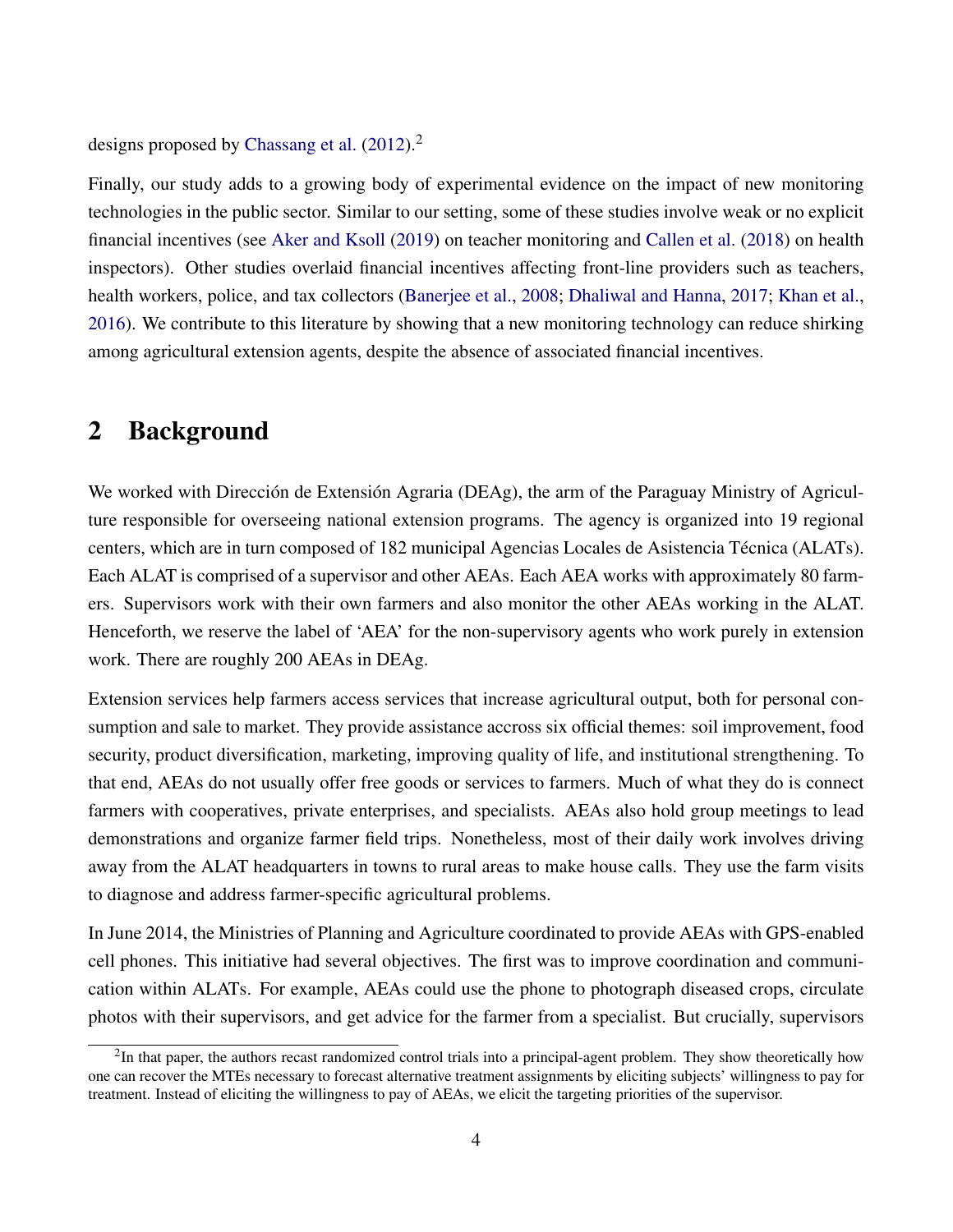could use the phones to monitor where AEAs were at all times, how long they spent in each place, and what they did there (since the AEA was supposed to document all their meetings).

All AEAs already owned their own personal cell phones, but they could use the government-provided phones for work-related calls or messages for free. The phones were not fancy or special, and AEAs were not necessarily keen on getting them. However, they also did not complain when assigned a phone or when their colleagues received one.

### <span id="page-5-0"></span>3 Model

Consider a hierarchy consisting of a principal (i.e., ministerial leadership), a supervisor, and a population of agents (i.e., AEAs). The supervisor is responsible for monitoring the agents. We explore how a new technology alters monitoring, and whether the principal can obtain better results by relying on supervisors to decide which agents to target with the technology.

Agents and monitoring Each agent *i* caters to a unit mass of farmers, and chooses an effort level that directly determines the share  $s_i \in [0,1]$  of farmers he visits:  $s_i(q_i) = q_i \rho_i + \mu_i$ , where  $q_i \in [0,1]$  denotes the level of monitoring,  $\rho_i$  denotes the agent's responsiveness to monitoring, and  $\mu_i$  denotes baseline effort. There is no performance pay—effort  $s_i$  is non-contractible.<sup>3</sup> The parameter  $\rho_i$  captures both the agent's distaste for being reprimanded when caught not visiting farmers (which tends to make ρ*<sup>i</sup>* positive, raising effort) and any resentment for being monitored (which tends to make  $\rho_i$  negative, lowering effort). We allow  $\rho_i$  to be negative, as we and [de Rochambeau](#page-22-8) [\(2017\)](#page-22-8) find to be true for some agents empirically. The share of farmers visited  $(s_i)$  must be in the unit interval, but otherwise the joint distribution of  $\rho_i$  and  $\mu_i$  is unrestricted.<sup>4</sup>

New technology and treatment effects Agent *i* faces monitoring  $q_i = q_l + t_i \Delta q$ , where  $q_l$  is a status quo level of monitoring (normalized to zero for simplicity),  $t_i = 1$  if agent *i* is treated with the new technology, and zero otherwise, and  $\Delta q > 0$  is additional monitoring under treatment. Then, effort is,

$$
s_i = \mu_i + t_i \rho_i \Delta q \equiv \mu_i + t_i \beta_i.
$$

 $3$ In a previous version of the paper (available upon request), we formally derive  $s_i$  as the solution to an optimization problem for an agent who desires to avoid being caught shirking, and relate the emerging parameters  $\rho_i$  and  $\mu_i$  to underlying parameters reflecting agent motivation. The model can be extended to consider endogenous monitoring effort by supervisors.

<sup>&</sup>lt;sup>4</sup>We do not assume any particular correlation between  $\rho_i$  and  $\mu_i$ . The possibility that the state can indirectly learn about who is responsive to monitoring  $(\rho_i)$  through who is shirking at baseline  $(\mu_i)$  is an empirical question, which our design allows us to explore.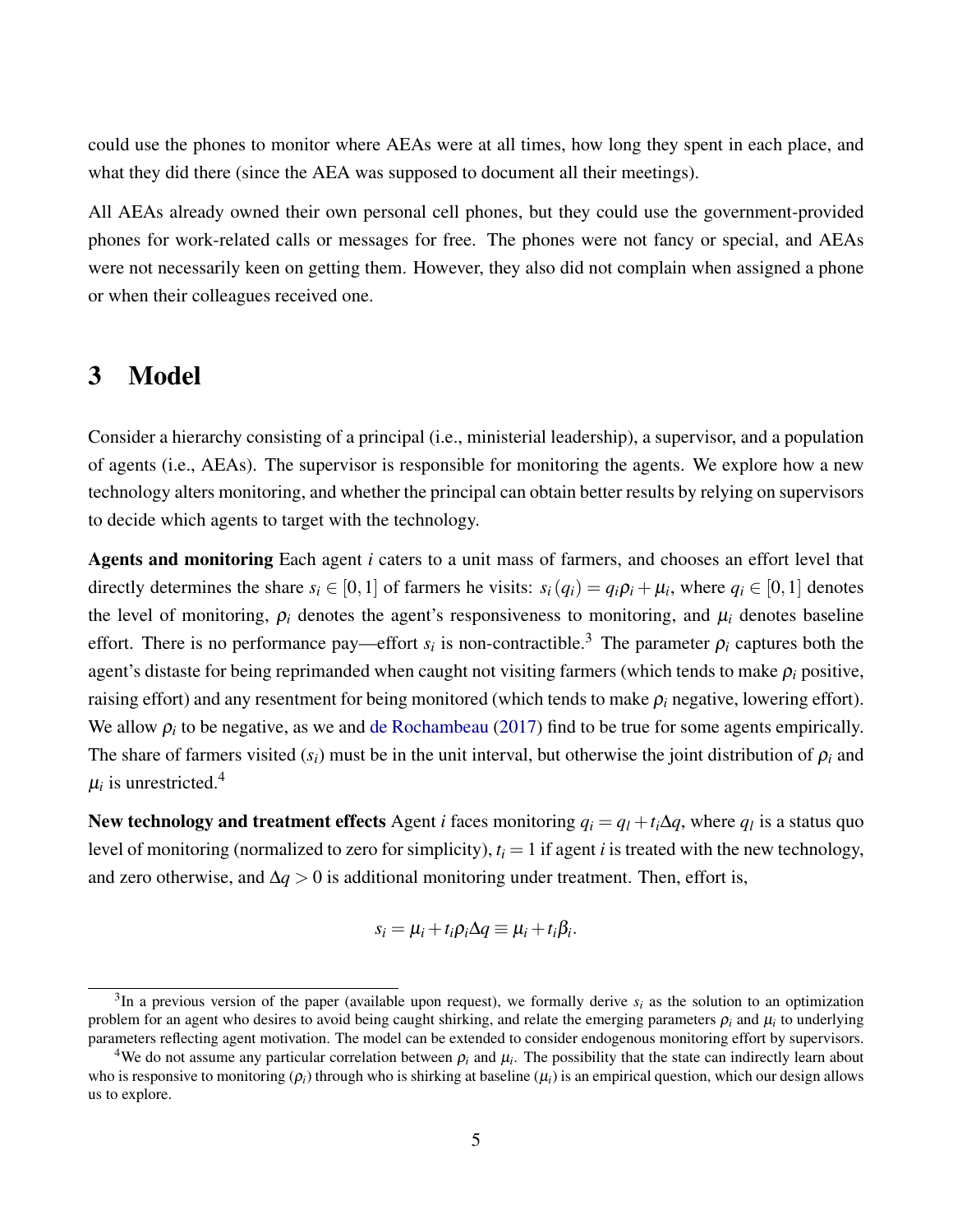If placed under treatment, agent *i* changes his effort by  $\beta_i$ . We assume that the change in monitoring  $(Δq)$  is the same across all AEAs, and all variation in β comes from differences in responsiveness to monitoring ( $\rho$ ), which is distributed according to  $F(\cdot)$ .<sup>5</sup> While agents may differ across both  $\mu$  and  $\rho$ , we focus on  $\rho$  as the relevant dimension of agent heterogeneity because it drives heterogeneous treatment effects. We refer to different levels of  $\rho$  as "types."

We denote the roll-out scale of the intervention by m. The Average Treatment Effect (ATE) is  $\int_{\rho} \beta f(\rho) d\rho$ where  $f(\cdot)$  denotes the marginal distribution of  $\rho$ . The total treatment impact from targeting a random share *m* of the population is  $m \int_{\rho} \beta f(\rho) d\rho$ . The increasing solid line in panel (a) of Figure [1](#page-24-0) plots total impact as a function of roll-out scale for a technology assigned at random with a positive ATE.<sup>6</sup>

Three theoretical remarks will guide three distinct blocks of our empirics.

Remark 1. *Suppose m* = 1 *or that agents are selected at random. The total (and average) treatment impact is positive if and only if, given* ∆*q* > 0*, the density f*(·) *places enough weight on positive types.*

Thus, a standard impact evaluation comparing average treatment effects between treated and control agents jointly tests that the new monitoring technology increases monitoring intensity (∆*q* > 0) and that  $f(\cdot)$  places enough weight on positive types. In terms of panel (a) of Figure [1,](#page-24-0) a typical impact evaluation tests for a positive slope of the impact line under random assignment.

The next two remarks pertain to two stark scenarios capturing centralization and decentralization. Suppose that under centralization the principal knows the average effect of the technology, but does not know the underlying agent types. For any given roll-out rate *m*, the principal can do no better than to select agents at random. In contrast, suppose that under **decentralization** supervisors can observe agent types and prioritize the highest types for treatment.<sup>7</sup> The total impact from treating a measure  $m$  of highest types is  $\int_{\rho} \beta 1 \left[ \rho > F^{-1}(1-m) \right] f(\rho) d\rho$ , shown by the dashed arc in panel (a) of Figure [1.](#page-24-0) MTEs, given by the slope of the arc, are initially highest and decrease progressively as the roll-out scale increases and lower types become treated as well. Total treatment impact from supervisor selection and random assignment coincide for *m* = 0 (nobody is treated and impact is zero) and for *m* = 1 (everyone is treated and there is no advantage of prioritizing high types for treatment). Because  $E[\beta|\rho > F^{-1}(1-m)] > E[\beta],$ it naturally follows that:

Remark 2. *If supervisors know agents' types and assign treatment to maximize visits to farmers, the*

<sup>&</sup>lt;sup>5</sup>This assumption is for simplicity. Alternatively, we could let the variation in  $\beta$  be driven by variation in both  $\rho$  and  $\Delta q$ . Our empirical approach allows this.

 $6$ Our definition of the total treatment effect abstracts from spillovers across agents. These effects could be modeled, but we do not find evidence of spillover effects as we report below.

 $<sup>7</sup>$ In our empirical implementation we let supervisors be less than perfectly informed, and not necessarily benevolent. We</sup> will also consider scenarios where the center has some information about agents.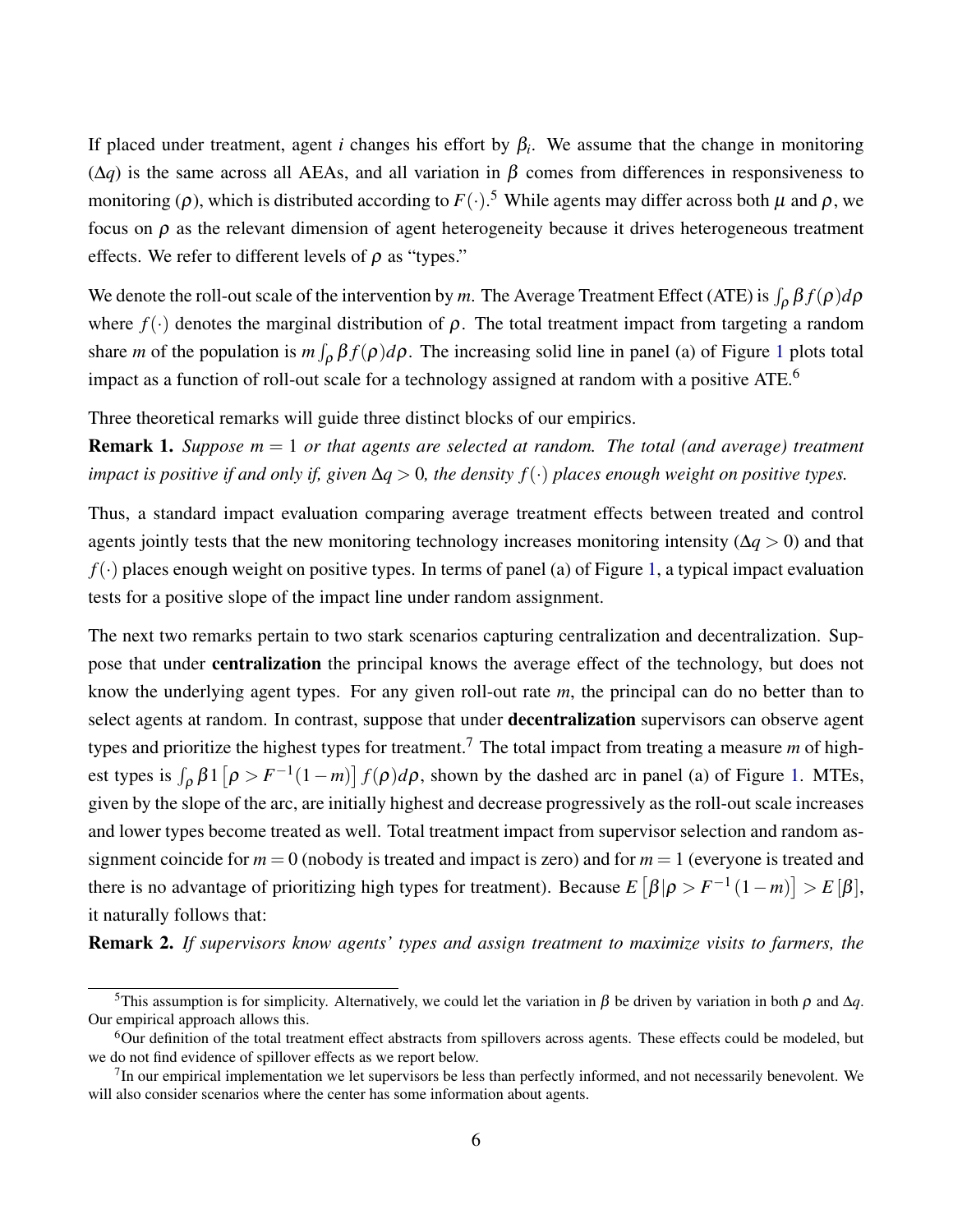*average treatment impact on agents selected by supervisors will be higher than on agents selected at random, and on agents who were not selected by supervisors.*

The typical concern with decentralization is that supervisors may not select agents according to responsiveness to monitoring ( $\rho$ ). They may only observe  $\rho$  with noise or pursue their own objectives, partly or completely undoing their informational advantage. Nonetheless, they may still outperform random assignment if they have a net informational advantage (i.e., they are not too biased). An experiment like ours that compares the effects of treatment on agents that would have been selected by a supervisor with those who would not have been selected tells us whether supervisors have a net informational advantage.

We stated that the value of decentralization vanishes when *m* is very high or very low. Decentralization yields value in two ways when choosing roll-out. First, there are programs that would be valuable under centralization, but are even more valuable if decentralization allows to optimize the roll-out scale. Second, decentralization may make programs valuable that would not be valuable under centralization. To illustrate the first case, assume treating an agent costs a constant amount *c*, so the total cost of the intervention is *mc*, as shown in panel (a) of Figure [1.](#page-24-0) Since the ATE exceeds the average cost *c*, the best centralized scale is 100%. The best decentralized choice attains higher total value at a lower scale *m* ∗ , by treating only those types for whom the MTE (weakly) exceeds *c*. To illustrate the second case, consider panel (b) of Figure [1,](#page-24-0) where the ATE is smaller than the marginal cost of treatment  $c'$ . Under centralized randomized assignment the best roll-out scale is zero –the program is not viable under centralization. But the program is viable at the best decentralized scale of  $m' > 0$ , attained by treating all types for whom the MTE (weakly) exceeds  $c'$ .

Remark 3. *In order to identify the optimal roll-out scale and the value of decentralization, it is necessary to estimate the schedule of marginal treatment effects across agent types.*

In the next section, we describe how we estimate the gains from decentralization at all levels of roll-out.

# 4 Research Design

Our experiment was conducted in 180 local technical assistance agencies (ALATs, Agencia Local de Asistencia Técnica). All ALATs have a supervisor. There are 46 "large" ALATs that in addition to the supervisor have at least 2 permanent AEAs. On average, these large ALATs have 3.5 AEAs.

Figure [2](#page-24-1) presents the research design, with large ALATs on the left. Before conducting the randomization, we asked the supervisor of each large ALAT to indicate which half of her AEAs should receive phones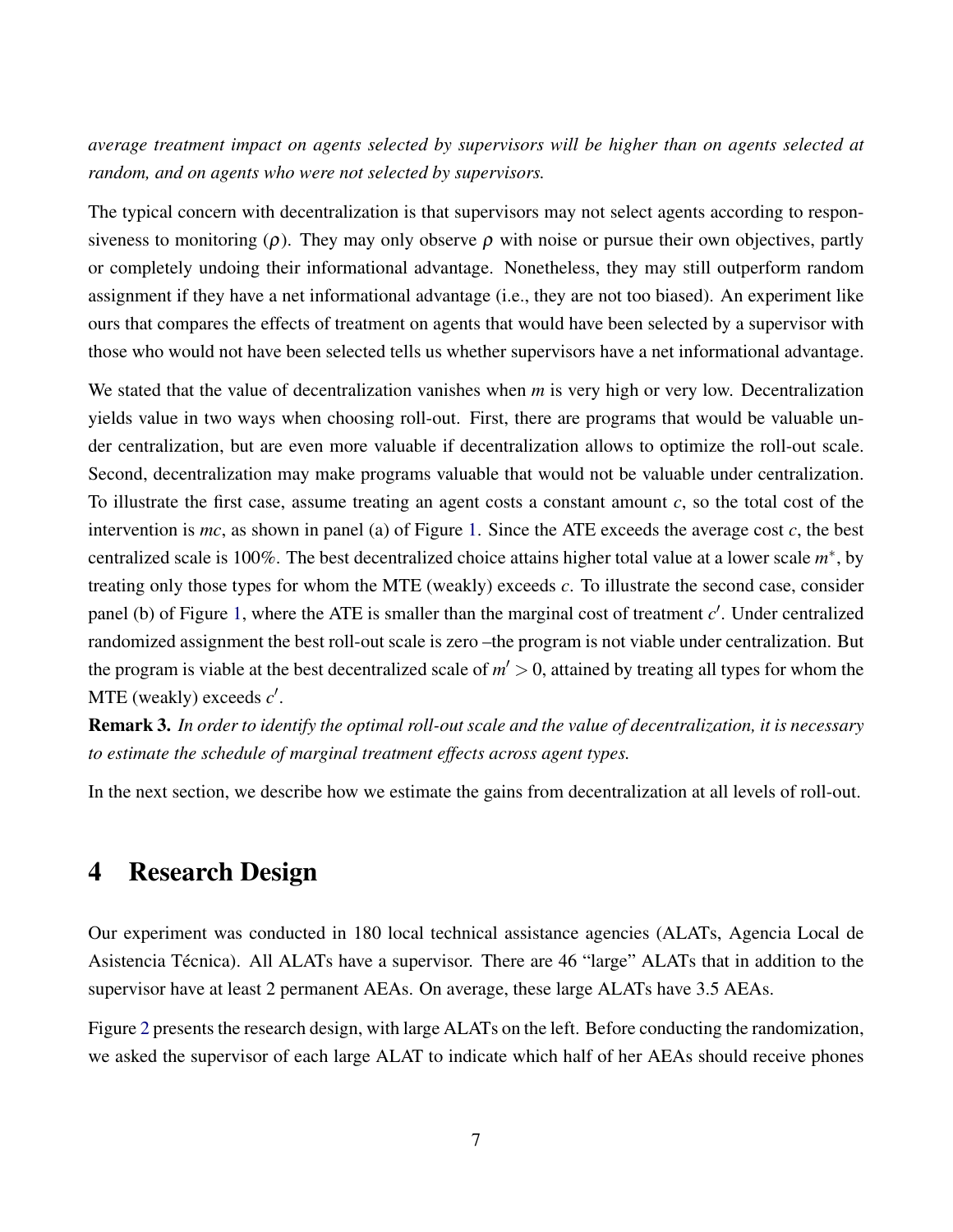given the program's objective to increase AEA performance.<sup>8</sup> We refer to these AEAs as "selected." AEAs were not told that their supervisor was asked to make such a decision and were not told who was selected. The selected and non-selected are represented by the two rows in Figure [2.](#page-24-1)

After the supervisors selected AEAs, the large ALATs were randomly divided into three groups, represented by the three columns in Figure [2.](#page-24-1) The first group of ALATs were assigned to control (cells A and C). There were two waves of phone roll-out (followed by two rounds of phone surveys of farmers) and the AEAs and supervisors in the control condition did not receive phones in either wave. In the second group of ALATs, the 100% group (cells B and D), all AEAs and their supervisors received phones in the first wave. The AEAs in cells A through D constitute the main sample for our analysis. A third group of large ALATs were randomized into the 50% condition. In that group, the selected AEAs and all supervisors received a phone in the first wave (cell E). AEAs who were not selected by a supervisor received a phone in the second wave (cell F).

There are 134 additional "small" ALATs in which no selection by supervisors took place. Of these, 66 have a single permanent AEA in addition to the supervisor. In these ALATs, the AEAs were randomized to receive a phone in wave 1, wave 2, or not at all. The supervisor received the phone in the same wave as the first AEA did.<sup>9</sup> The other 68 ALATs had a supervisor but no AEAs. In these very small ALATs, the supervisors were randomized to receive a phone in wave 1, wave 2, or not at all. Though this randomization occurred jointly, our analysis (other than one robustness check) focuses on the AEAs and excludes these supervisors.

Theory predicts AEA effort to be  $s_i = \mu_i + \beta_i t_i$ . We allow baseline productivity  $\mu_i$  and responsiveness to treatment  $\beta_i$  to depend on AEA characteristics  $X_i$  and on respective independent residuals  $\varepsilon$  and  $\eta$ , so  $\mu_i$  =  $\mu_i(X_i, \varepsilon_i)$  and  $\beta_i = \beta_i(X_i, \eta_i)$ . Assuming linearity, effort can be written as  $s_i = \mu' X_i + \varepsilon_i + (\beta' X_i + \eta_i) t_i$ .

**Average treatment effects (ATE)** Denote with  $E[\beta_i] = \beta_0$  the ATE of cell phones on effort, and with  $e_i \equiv \varepsilon_i + (\beta_i - \beta_0)t_i$  the empirical error, to obtain the estimating equation

$$
s_i = \mu' X_i + \beta_0 t_i + e_i.
$$

<sup>&</sup>lt;sup>8</sup>The script explained that the ministry was studying whether GPS-enabled cell phones might be a way to strengthen extension services. The script stated that, for budgetary reasons, the ministry would not be able to give phones to all AEAs, so they wanted to know the supervisor's assessment. The script included the statement "It is likely that the ministry will use this information to assign the phones, but for organizational reasons we cannot guarantee that." The representative then asked: "As I mentioned, the goal of giving phones to AEAs is to increase the effort they put into their work as much as possible. Please tell me, which of the AEAs with whom you work do you recommend be selected to receive a phone as soon as possible? Please choose half of the AEAs in your ALAT."

<sup>&</sup>lt;sup>9</sup>Some small ALATs have more than one AEA if they have AEAs on temporary contracts.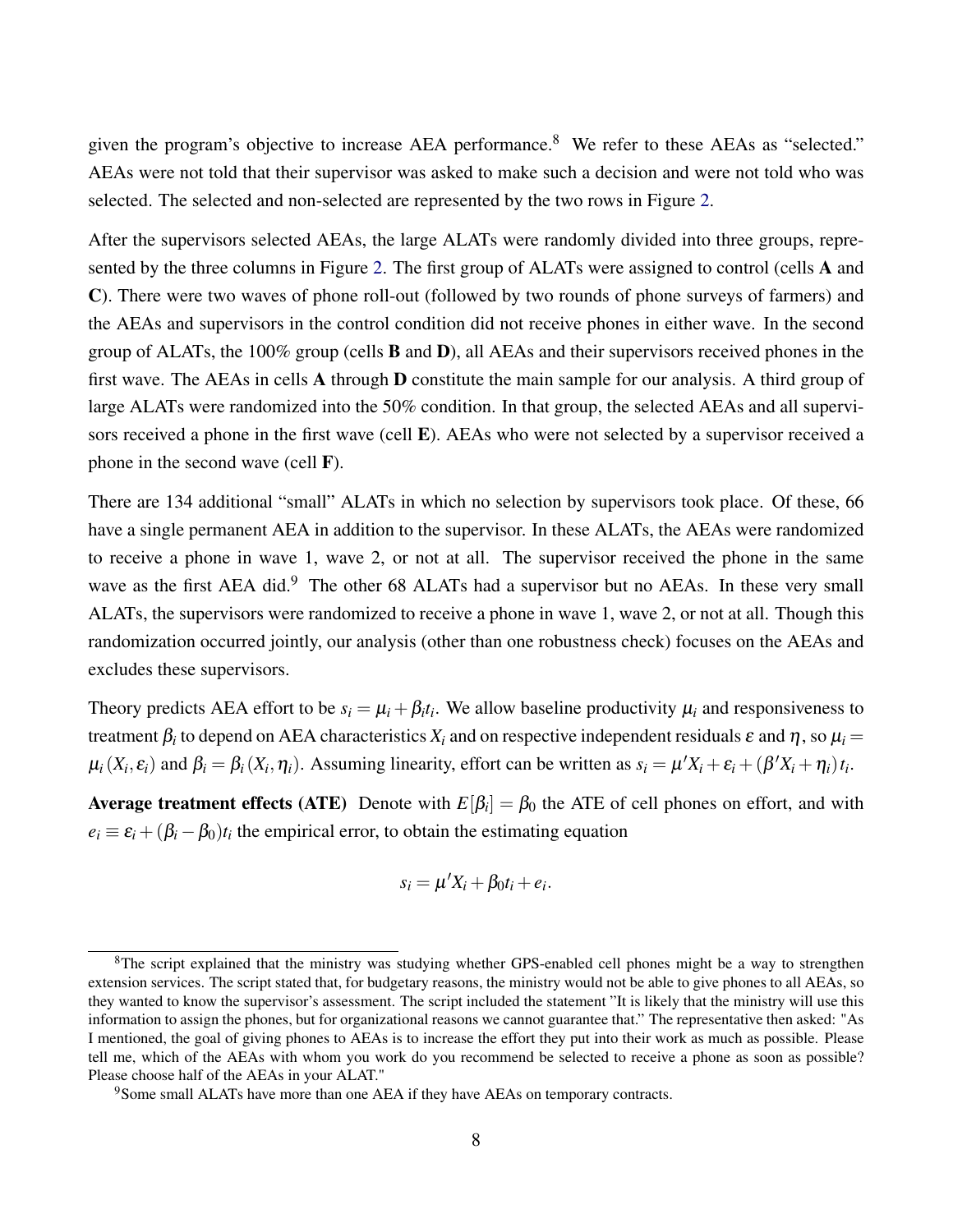The ATE parameter  $\beta_0$  is identified in our main sample by comparing  $s_i^*$  (measured by visits to farmers during the previous week) for AEAs in the 100% treatment ALATs (cells **B** and **D**) with the measure for those in control ALATs (cells A and C).<sup>10</sup> Our theoretical Remark 1 stated that  $\beta_0 > 0$  if treatment improves monitoring and there are sufficiently many AEAs who respond positively to treatment.

**Do supervisors select well?** Denote the ATE conditional on selection with  $E[\beta_i|D_i] = \beta_0 + \beta_1 D_i$ , where the dummy  $D_i$  equals 1 for AEAs who are selected by the supervisor. Our estimating equation becomes

$$
s_i = \mu' X_i + \beta_0 t_i + \beta_1 D_i t_i + e_i.
$$

If supervisor selection leads to superior outcomes compared to random assignment, then  $\beta_1$  will be positive, aligning with Remark 2 in the theory. The parameter  $\beta_1$  is identified in our main sample by comparing the difference in visits between selected AEAs in the 100% treatment vs. control group (cells B minus A) net of the difference between non-selected AEAs in the 100% treatment vs. control group (cells D minus C). Treatment is randomly assigned unconditional on supervisor selection, and therefore consistent estimates for  $\mu$ ,  $\beta_0$ , and  $\beta_1$  can be obtained via ordinary least squares.

A framework to decompose supervisor selections and estimate MTEs We extend our theory to consider supervisors who are neither fully benevolent nor perfectly informed about treatment effects. Denote the value that the supervisor assigns to treating AEA *i* by

$$
v_i = \beta' X_i + \eta_i + \psi' X_i + \zeta_i,
$$

which includes treatment responsiveness  $\beta_i = \beta' X_i + \eta_i$  but also idiosyncratic (i.e., non-benevolent) supervisor preferences  $\psi'X_i + \zeta_i$ . The supervisor's preferences reflect characteristics of the AEA that are potentially observable to the analyst  $(X_i)$  and others that are not  $(\zeta_i)$ .

We assume the supervisor observes covariates available to us  $X_i$  and her own preference term  $\zeta_i$ , but does not directly observe  $\eta_i$ . Instead, the supervisor observes a signal  $\theta_i = \eta_i + \xi_i$ , where  $\xi_i$  is uncorrelated noise. This implies that the supervisor is only partially informed about the responsiveness of AEAs. Thus, the supervisor maximizes her expected utility by selecting the AEAs that yield her the highest expected value. We can describe this decision rule as supervisors selecting all AEAs above some unobserved threshold,  $D_i=1$   $[E\left[v_i|X_i,\theta_i,\zeta_i\right]>c]$ . We combine terms and define  $\Gamma\equiv\beta+\psi$  and  $u_i\equiv E\left[\eta_i|X_i,\theta_i,\zeta_i\right]+$  $\zeta_i$ . Normalizing the threshold  $c = 0$  without loss, we write the supervisor selection rule in its "reduced"

 $10$ We can expand our sample to include AEAs in small ALATs. AEAs in small ALATs who received a phone in wave 1 are considered treated in both the first and second round of farmer surveys, AEAs who received a phone in wave 2 are considered untreated in the first round and treated in the second round, and AEAs who never received a phone are always considered untreated.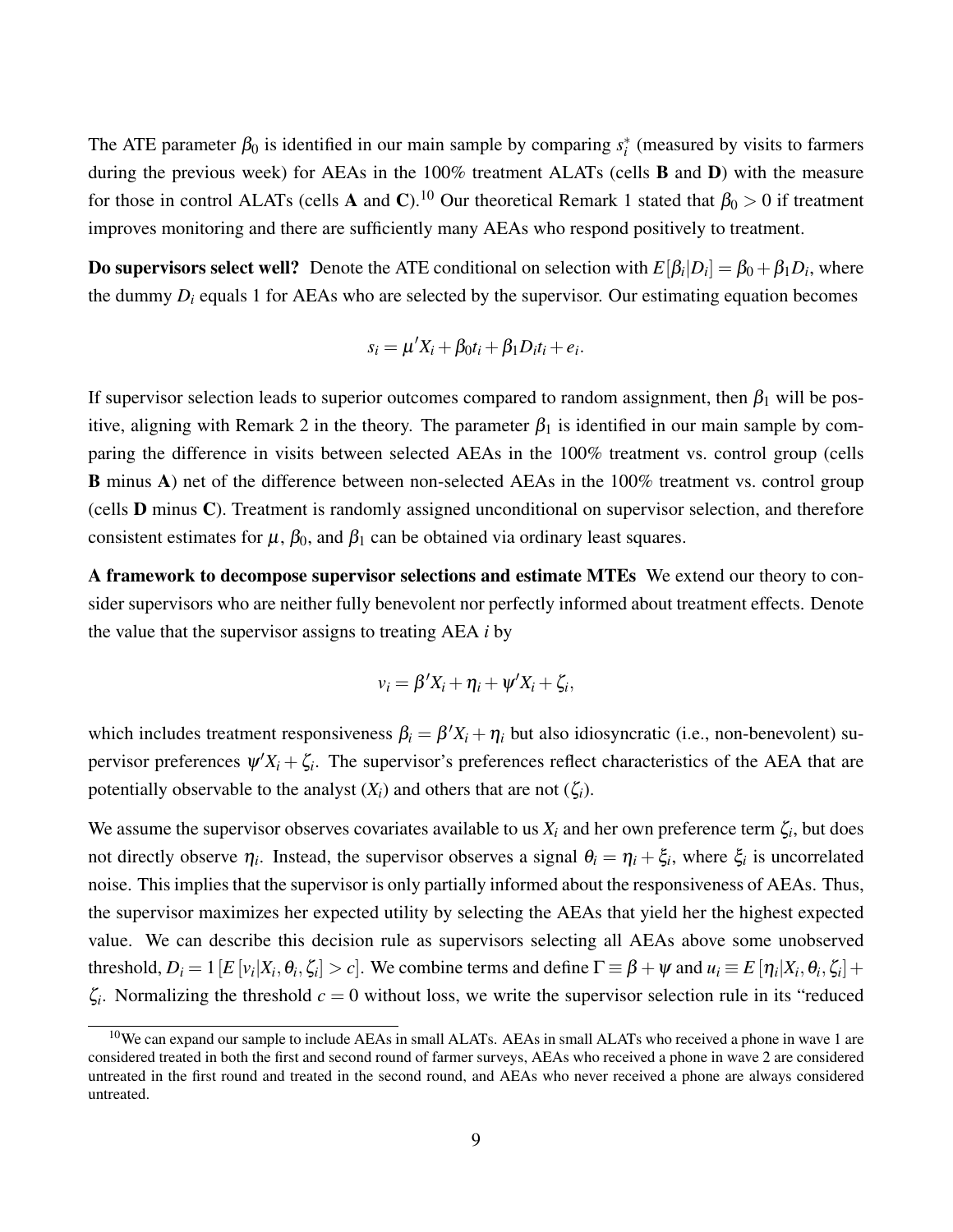form" as  $D_i = 1 \left[ \Gamma' X_i + u > 0 \right]$ .

We have modeled the AEA selection criterion of a supervisor who is neither fully benevolent nor perfectly informed. To make further progress, we assume  $(\eta, \zeta, \xi)$  are normally distributed. This assumption has two consequences. First, the supervisor selection rule takes the form of a probit regression. Second, the assumptions yield a simple expression for the covariance between unobservable determinants of supervisor decisions and unobservable determinants of treatment effects:  $Cov(u, \eta) = \frac{\sigma_{\eta}^2}{\sigma_{u+1}^2}$  $\frac{\sigma_{\tilde{\eta}}}{\sigma_{\eta}^2+\sigma_{\xi}^2}\sigma_{\eta}^2$ .<sup>11</sup>

The structure we have imposed allows us to write  $E[\eta_i|X_i,D_i] = \frac{\sigma_{\eta_i}^2}{\sigma_{i+1}^2}$  $\sigma_{\eta}^2 + \sigma_{\xi}^2$  $\frac{\sigma_{\eta}^2}{\sigma_u^2} \lambda(X_i, D_i)$  where  $\lambda(X_i, D_i) \equiv$  $\setminus$ 

σ*u*  $\phi\left(\frac{-\Gamma'X_i}{\sigma_u}\right)$  $\frac{C_0(u)}{D_i-\Phi\left(\frac{-\Gamma'X_i}{\sigma_u}\right)}$ .<sup>12</sup> This expression says that the supervisor's expected value of the unobservables driving AEA treatment response can be estimated as a function of the inverse Mills ratio  $\lambda(X_i, D_i)$ , itself a function of AEA observables and an indicator for supervisor selection.

Substituting for  $E[\eta_i|X_i, D_i]$  yields expected AEA performance:

<span id="page-10-0"></span>
$$
E\left[s_i|X_i,D_i,t_i\right] = \mu'X_i + \beta'X_it_i + E\left[\varepsilon_i|X_i,D_i\right] + \frac{\sigma_{\eta}^2}{\sigma_{\eta}^2 + \sigma_{\xi}^2}\frac{\sigma_{\eta}^2}{\sigma_{u}^2}\lambda\left(X_i,D_i\right)t_i.
$$
\n(1)

We estimate  $\Gamma$  using a probit regression and then plug the parameters into the expression for the Mills ratio  $\lambda$  ( $X_i, D_i$ ). We can then use  $\lambda(\cdot)$  as a regressor in the specification in equation [\(1\)](#page-10-0). The coefficient on the interaction of the inverse Mills ratio and treatment is identified because our design disconnects selection from treatment.<sup>13</sup>

If supervisors hold valuable information about the AEAs' responsiveness to treatment based on AEA characteristics that are unobservable to the analyst, then the coefficient on  $\lambda(X_i, D_i) t_i$  will be positive

<sup>11</sup>Joint normality yields  $E[\eta_i|X_i,\theta_i,\zeta_i] = \frac{\sigma_{\eta_i}^2}{\sigma_{\eta_i}^2}$  $\frac{\sigma_{\eta}}{\sigma_{\eta}^2 + \sigma_{\xi}^2}$  θ, and since  $u_i = E[\eta_i|X_i, \theta_i, \zeta_i] + \zeta_i$ , independence allows us to write  $Cov(u, \eta) = Cov\left(\frac{\sigma_{\eta}^2}{\sigma_{\eta}^2}\right)$  $\left( \frac{\sigma_\eta^2}{\sigma_\eta^2+\sigma_\xi^2} \theta + \zeta , \eta \right) = \frac{\sigma_\eta^2}{\sigma_\eta^2 + \sigma_\eta^2}$  $\frac{\sigma_{\tilde{\eta}}}{\sigma_{\eta}^2+\sigma_{\xi}^2}\sigma_{\eta}^2.$ 

<sup>12</sup>The law of iterated expectations allows us to write  $E[\eta_i|X_i,D_i] = E[E[\eta_i|X_i,D_i,u_i]|X_i,D_i]$ , and the joint normality of  $(\eta, u)$  implies  $E[\eta_i|X_i, D_i] = E\left[\frac{\sigma_{\eta}^2}{\sigma_{\eta}^2 + 1}\right]$  $\overline{\sigma_{\eta}^2+\sigma_{\xi}^2}$  $\left[ \frac{\sigma_\eta^2}{\sigma_u^2} u | X_i, D_i \right] = \frac{\sigma_\eta^2}{\sigma_\eta^2 + 1}$  $\overline{\sigma_{\eta}^2+\sigma_{\xi}^2}$  $\frac{\sigma_{\eta}^2}{\sigma_{\alpha}^2} E\left[ u_i | X_i, D_i \right]$ . The properties of truncated normal distributions  $\text{yield } E(u_i|X_i, D_i) = \sigma_u \frac{\phi\left(-\frac{\Gamma'X_i}{\sigma_u}\right)}{I\left(-\Gamma\right)}$ λ  $\frac{\varphi\left(-\frac{\partial u}{\partial u}\right)}{D_i-\Phi\left(-\frac{\Gamma'X_i}{\partial u}\right)} \equiv \lambda\left(X_i,D_i\right)$  and we obtain the expression  $E\left[\eta_i|X_i,D_i\right] = \frac{\sigma_\eta^2}{\sigma_\eta^2 + \sigma_\eta^2}$  $\sigma_{\eta}^2 + \sigma_{\xi}^2$  $\frac{\sigma_{\eta}^2}{\sigma_u^2} \lambda(X_i, D_i).$ 

 $13$ Equation [\(1\)](#page-10-0) shares the same functional form as the "Heckit" selection model. In most settings where the Heckit is applied, the treated are also the selected. In our context, instead, treatment *t<sup>i</sup>* is independently and randomly assigned, and not equal to selection  $D_i$ . Thus, we neither have censored potential outcomes nor always-takers and never-takers. We have both a randomized experiment with full compliance and also information about supervisor preferences, allowing us to estimate treatment effects along the full distribution of  $\eta_i$  without relying on extrapolation.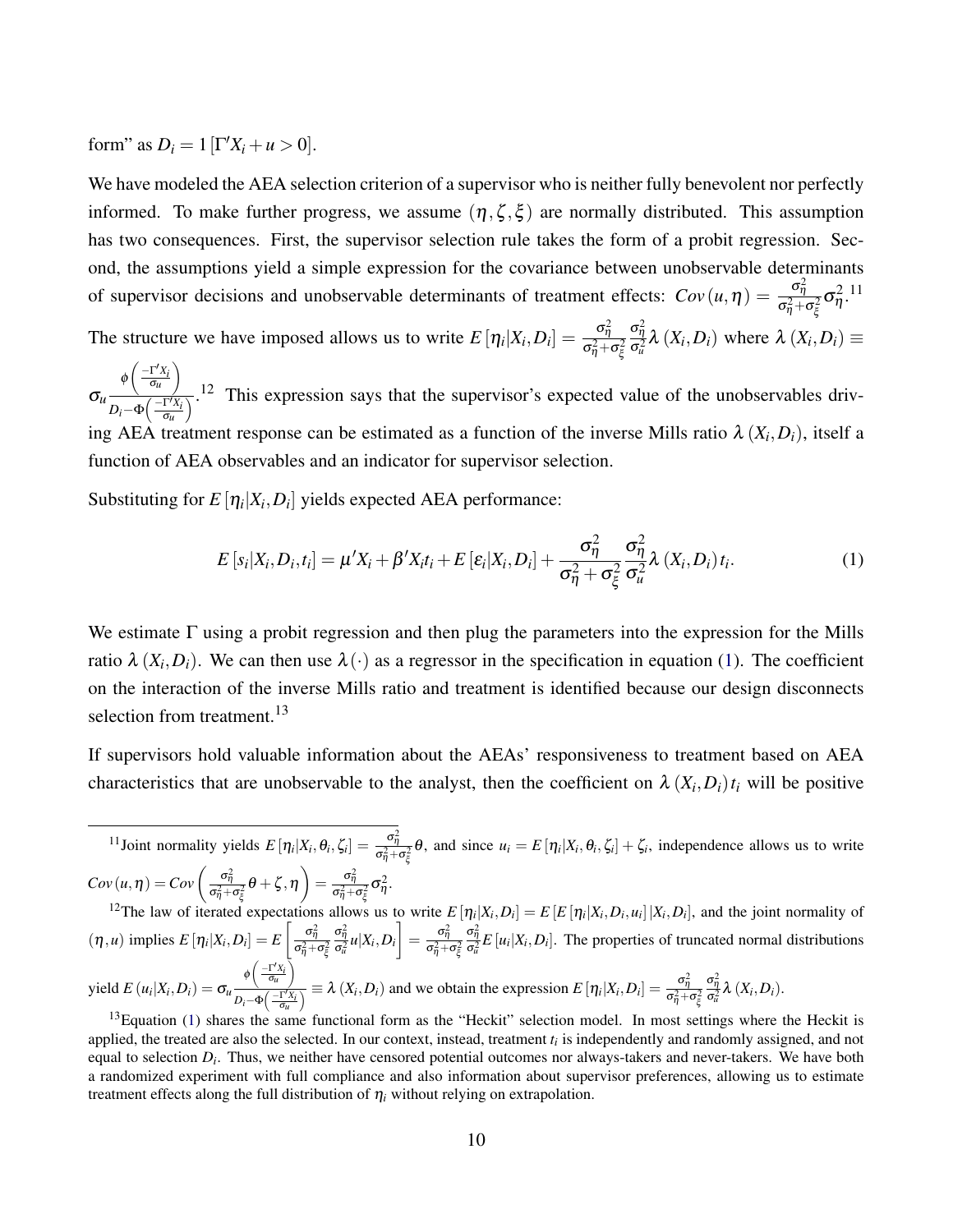and significant. The effect of observable elements is captured by  $\beta$ . From these we can decompose the supervisor's decision into the contribution of (treatment-response-relevant) observable vs unobservable elements.

Once  $\lambda$   $(X_i, D_i)$  and the model in [\(1\)](#page-10-0) have been estimated, it is possible to obtain predictions of treatment effects for AEAs across the support of observables, distinguishing between the contribution of observables and the (expected) unobservables. We can then estimate MTEs for roll-out rates that cover any desired fraction of AEAs, as required by Remark 3 in the theory section.

### 5 Data

We collected two main sources of data. The first is a pen and paper survey of AEAs and supervisors that they filled out independently. The survey contains questions regarding the AEAs' demographics, the digit span test measuring cognitive ability, and the Big-5 personality trait inventory. We combine this inventory into stability and plasticity measures. Stability captures the tendency to be emotionally stable, motivated, and organized and has been found to predict earnings and job attainment. Plasticity is a measure of a person's gregariousness and openness to new experiences. These two meta-traits tend to account for much of the shared variance among the lower order dimensions [\(DeYoung,](#page-22-9) [2006\)](#page-22-9). The second source of data is two rounds of farmer phone surveys; one round conducted after each wave of phones was distributed. We called farmers who were beneficiaries of the AEAs and asked questions about their interactions with the AEAs such as how often they saw the AEA and how satisfied they were with their work.

Our main outcomes of interest are these interactions between the AEAs and their beneficiaries. Our preanalysis plan (written in July of 2014) additionally listed other outcome measures such as information transmission to farmers and farmer profits. We realized early on, prior to the start of the intervention, that it would be infeasible to look for impacts on these outcomes and decided not to collect these data.<sup>14</sup> While our final survey did not contain questions on information transmission or farm profits, we did not think to update the pre-analysis plan to update our list of outcomes based on the final survey protocol.

The timeline of events is as follows. In early 2014, the Ministry of Agriculture provided us a list of the

<sup>&</sup>lt;sup>14</sup> Several factors dissuaded us from attempting to measure profits and farmer knowledge. First, the farmer phone survey needed to be quick and asking about profits would have taken too long. Second, profits are quite variable and we would not have had power to estimate an impact on them with precision. Third, the timing of the agricultural season, of phone rollout, and of the farmer surveys did not allow for measurable effects on profits. Finally, Paraguayan agriculture is diverse and conversations with the Ministry of Agriculture did not yield a well-defined piece of information that would be relevant across the entire country to test for effects on farmer knowledge.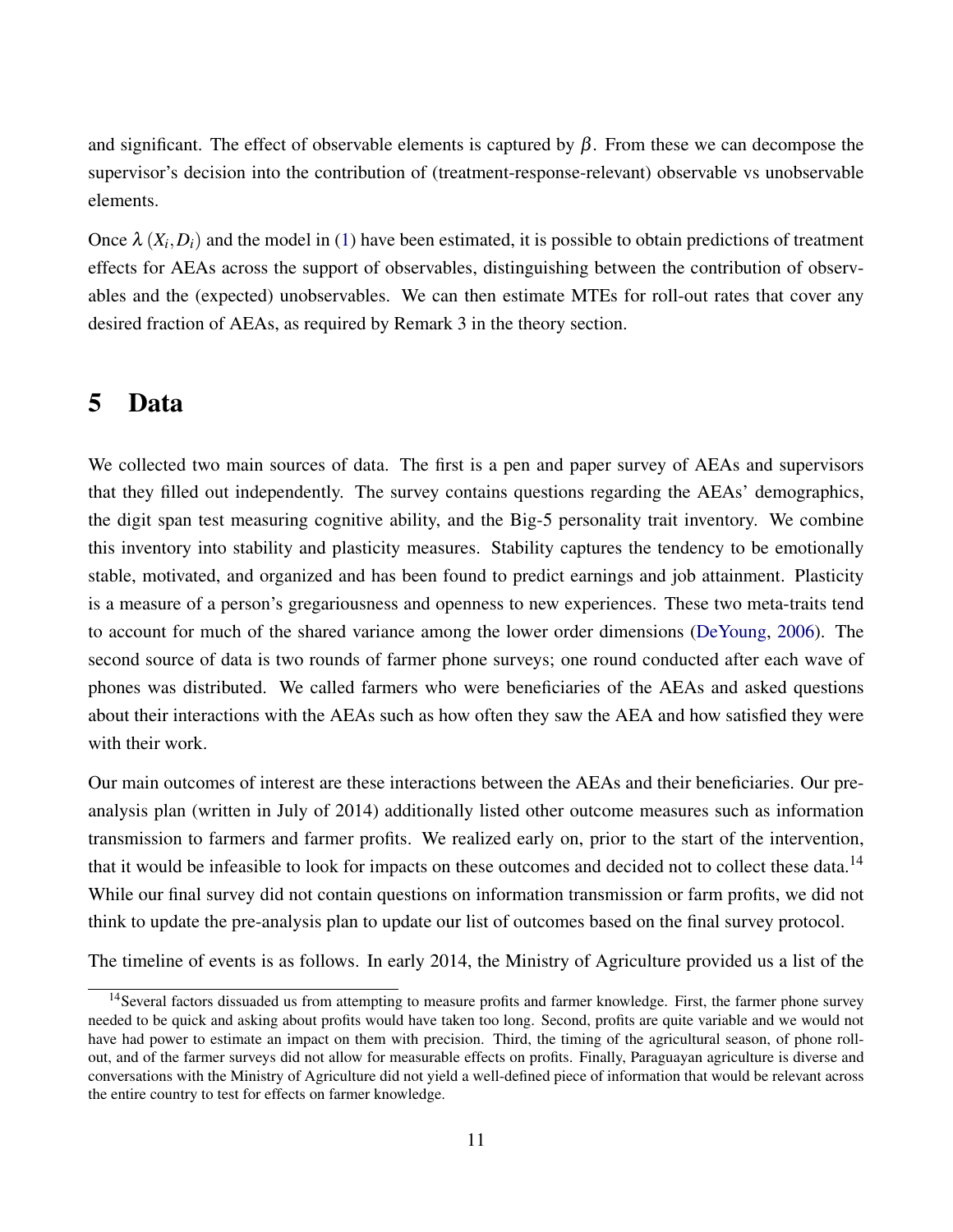names of all the supervisors and AEAs working in the 180 ALATs. From this information, we knew which were the large ALATs (those with one supervisor and at least two permanent AEAs). In March 2014, the supervisors of the 46 large ALATs were contacted to choose which AEAs they would like to prioritize for receiving a phone with the objective of expanding effort in service to farmers. Later in March, we conducted the randomization of ALATs and AEAs into the different treatment groups. In early May 2014, we were given lists of the names and phone numbers of farmers served by each supervisor and AEA. We also then found out which individuals on our original list were no longer employed as AEAs.

The first wave of phones was distributed to the AEAs between May and July, 2014. These phones were given to AEAs in cells *B* and *D* (all AEAs in the 100% coverage ALATs) and cell *E* (selected AEAs in the 50% coverage ALATs) as well as a randomly chosen third of AEAs in the small ALATs. After the first wave of phones was distributed, we conducted the first round of farmer phone surveys from July through September 2014 and the AEA survey during September 2014. We treat AEA characteristics such as sex, age, and the personality indices as being fixed. On the other hand, we treat variables such as the AEAs' perceptions of whether their supervisors know where they are during the working week as potentially being affected by the roll-out of the phones. After completing the first round of surveying, the second wave of phones was distributed in February and March of 2015. These phones were given to the AEAs in cell *F* (the remaining AEAs who were not selected in the 50% coverage ALATs) as well as another randomly chosen third of AEAs in the small ALATs. We then conducted a second round of farmer phone surveys in April and May of 2015.

The ministry did not give any phones to AEAs who were not on our randomized list. There were a few cases in which phones broke or sick AEAs were not able to pick up their phones. For this reason, we look at intent-to-treat (ITT) estimates using the initial random assignment.

Sample Balance and Attrition The original list of names we were given in early 2014 included 268 AEAs and 176 supervisors. There are three sources of attrition from this original list. First, just before the start of the intervention in mid-2014, 219 of the AEAs and 148 of the supervisors were still employed by the ministry. Second, we received lists of farmer names and phone numbers for 195 of the AEAs and 132 of the supervisors still working with the ministry. Finally, we have full survey information on 176 of the AEAs and 117 of the supervisors, which makes up our final sample. The original list of AEAs and supervisors spread across 46 large ALATs (with 180 AEAs) and 134 small ALATs (with 88 AEAs). After attrition, our final sample involves 134 AEAs in large ALATs and 42 AEAs in small ALATs.

Figure [A1](#page-31-0) gives more detailed information on attrition across the treatment groups for the three stages of attrition. In Table [A1,](#page-30-0) we look at whether attrition of AEAs is correlated with treatment, whether attrition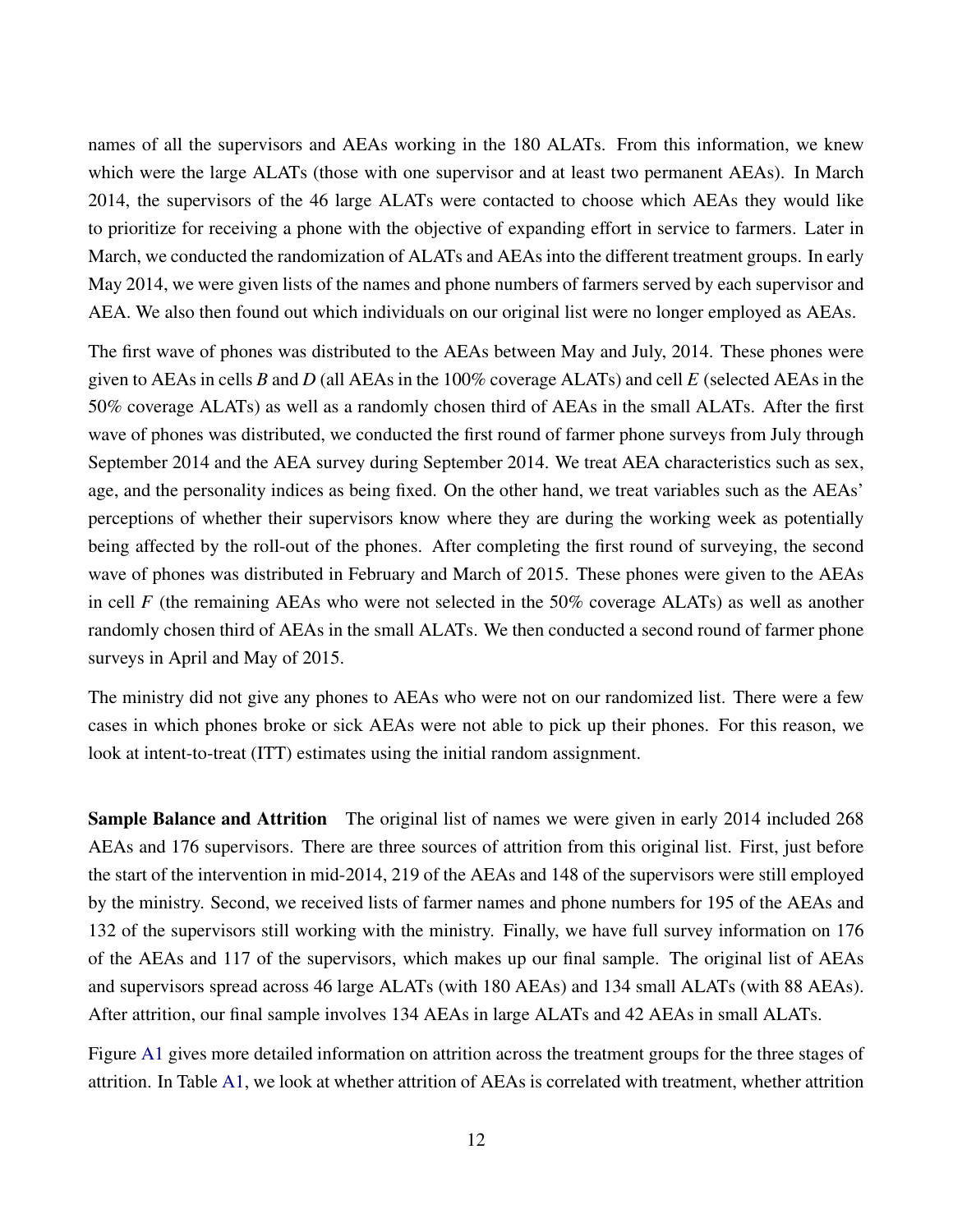is correlated with AEA characteristics, and whether attrition of AEAs with different characteristics is balanced across the treatment groups. For the full sample, we are limited to looking at those characteristics we know from the electoral rolls for all AEAs: their age, sex, and political affiliation. We do not find any differential attrition across the groups either overall, or of AEAs with different characteristics. There is suggestive evidence that younger AEAs and those with higher plasticity are more likely to attrit, but this is balanced across the treatment groups.

The median AEA in our data listed the phone numbers of 52 farmers with whom he or she worked. Panel A of Table [A2](#page-31-1) does not show any significant imbalance in the number of farmer phone numbers reported by each AEA across the treatment arms in the large ALATs. In the small ALATs, AEAs who received phones in the first wave reported fewer farmer phone numbers.

In each round of farmer phone surveys we called a random subsample of the farmers listed by the AEAs. We did not call all farmers listed, calling 2,599 farmers in the first round and 2,606 in the second round for the 176 AEAs who made it to our final sample.<sup>15</sup> Of those, 68% led to completed surveys.<sup>16</sup> Conditional on completing the survey, 70% of farmers confirmed that the AEA that had provided their number worked with them and thus were asked more detailed questions about their interactions with that AEA.<sup>17</sup> This leads to 2,477 phone surveys for AEAs (and 1347 phone surveys for supervisors) in our final sample. Panel B of Table [A2](#page-31-1) shows that attrition from a farmer being on our to-call list to making it to our final sample is balanced across the treatment arms.

Table [I](#page-26-0) presents sample means and a randomization check of the cell phone assignment for various AEA characteristics. The table shows differences between the different treatment groups and the control group for the large and small ALATs separately. Overall, the average AEA age is 38, and 71% of AEAs are male. The AEAs were able to recall an average of 5.3 digits in the digit span memory test.<sup>18</sup> The average distance between the AEA's office and the farmers he visits is 12 kilometers. Overall, Table [I](#page-26-0) suggest that AEA characteristics are balanced across treatment conditions.<sup>19</sup>

<sup>&</sup>lt;sup>15</sup>We also called 1294 and 1292 farmers in the first and second rounds for the 117 supervisors in our final sample.

 $16$ In 18% of cases, we reached voice mail on all five tries, 7% of cases were wrong numbers, 4% were out-of service phone numbers, and 2% of farmers did not agree to complete the survey.

<sup>&</sup>lt;sup>17</sup>We first asked the farmers to talk about any AEAs with whom they worked. We only mentioned the AEA name we had on record if either the farmer worked with an AEA whose name he couldn't remember or if he did not list the name of the AEA we had on record unprompted.

 $18$ For the digit span test, the enumerator read a number out loud and requested the AEA recite it back. The first number was two digits long and the enumerator increased the number of digits until the AEA could no longer recall a number correctly on both of two chances.

<sup>&</sup>lt;sup>19</sup>We also find the treatment to be balanced across a set of ALAT-level characteristics from the population census, agricultural census, and the 2013 presidential elections. These results are available upon request.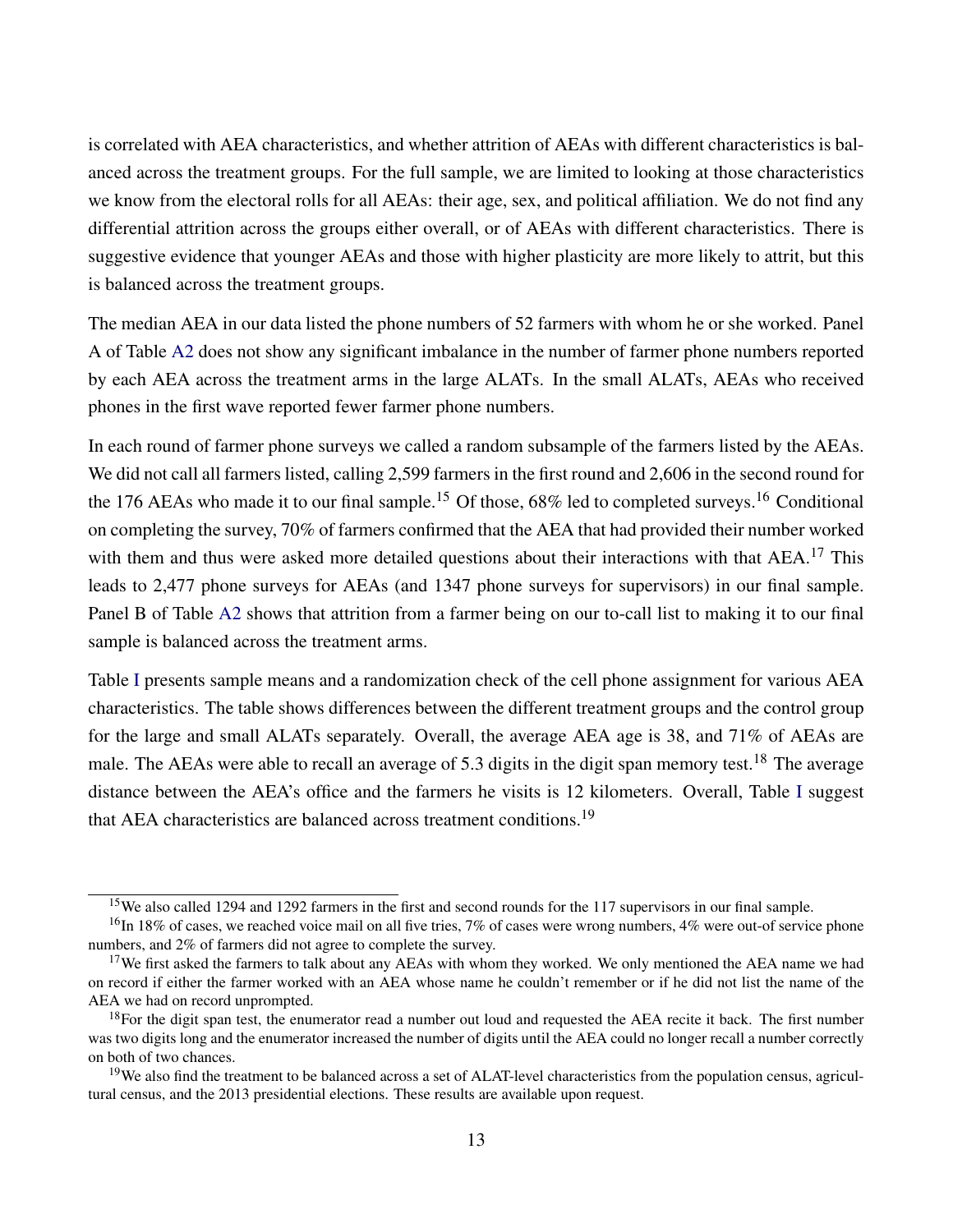# 6 Results

Effects of Increased Monitoring on Performance In Table [II,](#page-27-0) we estimate how much more likely it is that farmers of treated AEAs are visited in the week preceding the phone survey. In columns (1) through (3), our estimation sample includes farmers corresponding to AEAs in both small and large ALATs, excluding those randomized into the 50% treatment ALATs (cells *E* and *F*). In column (1), we present the estimates including only intercepts for small ALATs and survey round. In column (2), we add a set of basic controls (e.g., age and sex), and in column (3), we further augment the specification to include the Big 5 personality meta-traits and digit span. In column (4), we exclude small ALATs in a specification mirroring that of column (3).

We find that monitoring increases farmer visits. Farmers assigned to treated AEAs are six percentage points more likely to have been visited than farmers assigned to untreated AEAs, an increase of 22% over the control group. As expected due to the random assignment of treatment, the estimated impact varies little when we add controls.<sup>20</sup> Results are also similar between large and small ALATs. Overall, the demographic and personality-based controls have little predictive power.<sup>21</sup>

Supervisors are responsible for both supervising the AEAs in their ALAT and serving their own farmers. In column (5), we test the impact of the phone on supervisors' visits to farmers. This column includes all supervisors in our sample other than those in large ALATs in the 50% treatment. We find a small and insignificant impact (point estimate  $= -0.008$ ; clustered standard error  $= 0.035$ ). This suggests that the impact of the phone is related to the greater monitoring ability it gives supervisors and not to productivityenhancing functions of the phone. As a further check that phones help monitor the AEAs, in our survey we asked AEAs whether they agreed that their supervisor usually knows where they are during the work week. We see in column (6) that having a phone significantly increased the extent to which AEAs agreed with that statement.

While treatment led to more visits, this does not by itself imply that the AEAs were more productive or exerted more effort. AEAs could simply be making more but shorter visits. In column (7), we estimate the effect of the phone on the length of visits. The point estimate is not statistically significant and suggests that treated AEAs spent only one percent less time (approximately one minute) on each visit.

In column (8), we investigate effects on other dimensions of AEA performance. We use the first poly-

 $^{20}$ In a previous version of the paper, available upon request, we showed that our findings throughout the paper are robust to using wild cluster bootstrap and randomization inference *p*-values, which help account for the small number of ALATs under study.

 $21$ In results not shown here we look at short and long-run impacts of the phones (using the first and second rounds of farmer phone surveys), and find that they are quite similar. The impact of the phones does not diminish over time.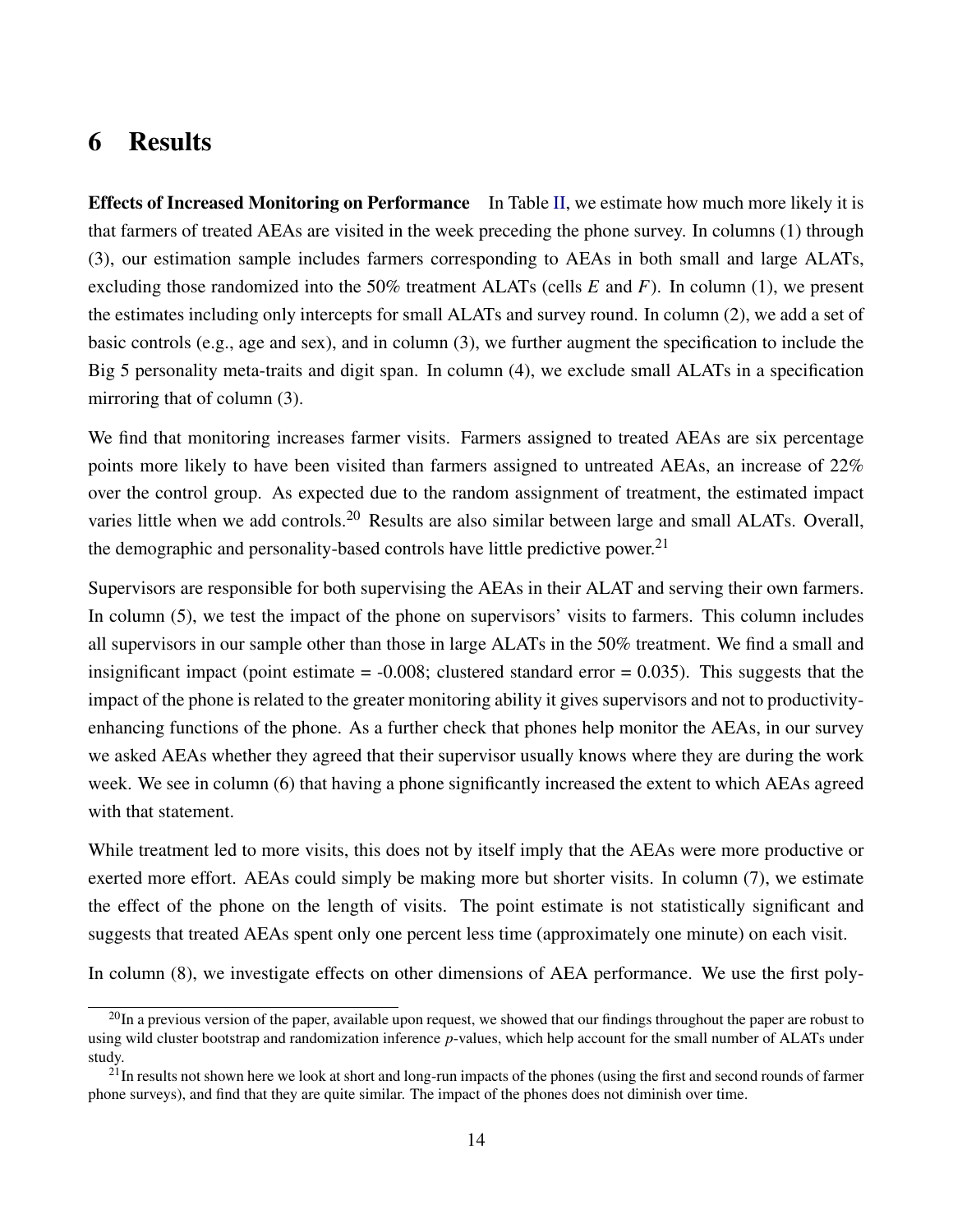choric principal component of three indicators of farmer satisfaction: 1) how satisfied the farmer is with the AEA (1=not at all, 2=somewhat, 3=very); 2) whether the farmer reported that the AEA conducted a helpful training session; 3) whether the farmer reported that the AEA was not helpful at all (indicator is 1 where there is no such report). We find that the additional monitoring improved performance along these dimensions as well: the treatment improved aggregate performance by 0.145 of a standard deviation (clustered standard error  $= 0.079$ ).

The data we collected does not allow us to directly test whether the treatment affected farmer output. However, the government does have data on farmer production collected by the AEAs prior to the intervention in their "Registry of Assisted Agricultural Families." We merge these data on pre-intervention production with our data on farmer visits for the control AEAs. When we regress farmer log revenue on having been visited by an AEA, we find that an AEA visit is associated with an increase in log revenue of 0.216 (robust standard error = 0.117). If AEA visits are a statistical surrogate for farmer revenue [\(Athey et al.,](#page-22-10) [2019\)](#page-22-10) and there are homogeneous effects of monitoring on revenues across farmers, our experimental estimates suggest that better monitoring may have increased farmer revenue by roughly  $0.0656 \times 0.216 = 1.42$  percent. Of course AEAs choose which farmers to visit, which may lead to selection bias. For example, AEAs may visit poorer farmers (biasing the estimate downward) or those who would benefit the most from their visits (biasing the estimate upward). We use the procedure developed in [Athey et al.](#page-22-10) [\(2019\)](#page-22-10) to bound the magnitude of the bias. Unfortunately given the sparse data at hand, we estimate bounds that are not particularly informative. Nevertheless, these results do provide suggestive evidence that AEA visits may have had an impact on farmer revenue.

Do Supervisors Have Useful Information? We investigate the value of the information held by supervisors using a simple difference-in-differences estimator for the large ALATs. We compare the performance of AEAs who were selected and received the phone with the performance of those who were selected but did not receive the phone, net of the difference in performance between those who were not selected and received the phone and those who were not selected and did not receive the phone. Results from Table [III](#page-28-0) show selected AEAs increased the share of farmers visited by approximately 15 pp when treated, accounting for the entire average effect of the phone. This effect reflects a 58% increase relative to selected AEAs in the control group who visited farmers somewhat less frequently than non-selected AEAs.

Spillover and Hawthorne Effects The results in Table [III](#page-28-0) suggest that supervisors have useful information about which AEAs would respond most to monitoring treatment. However, because supervisors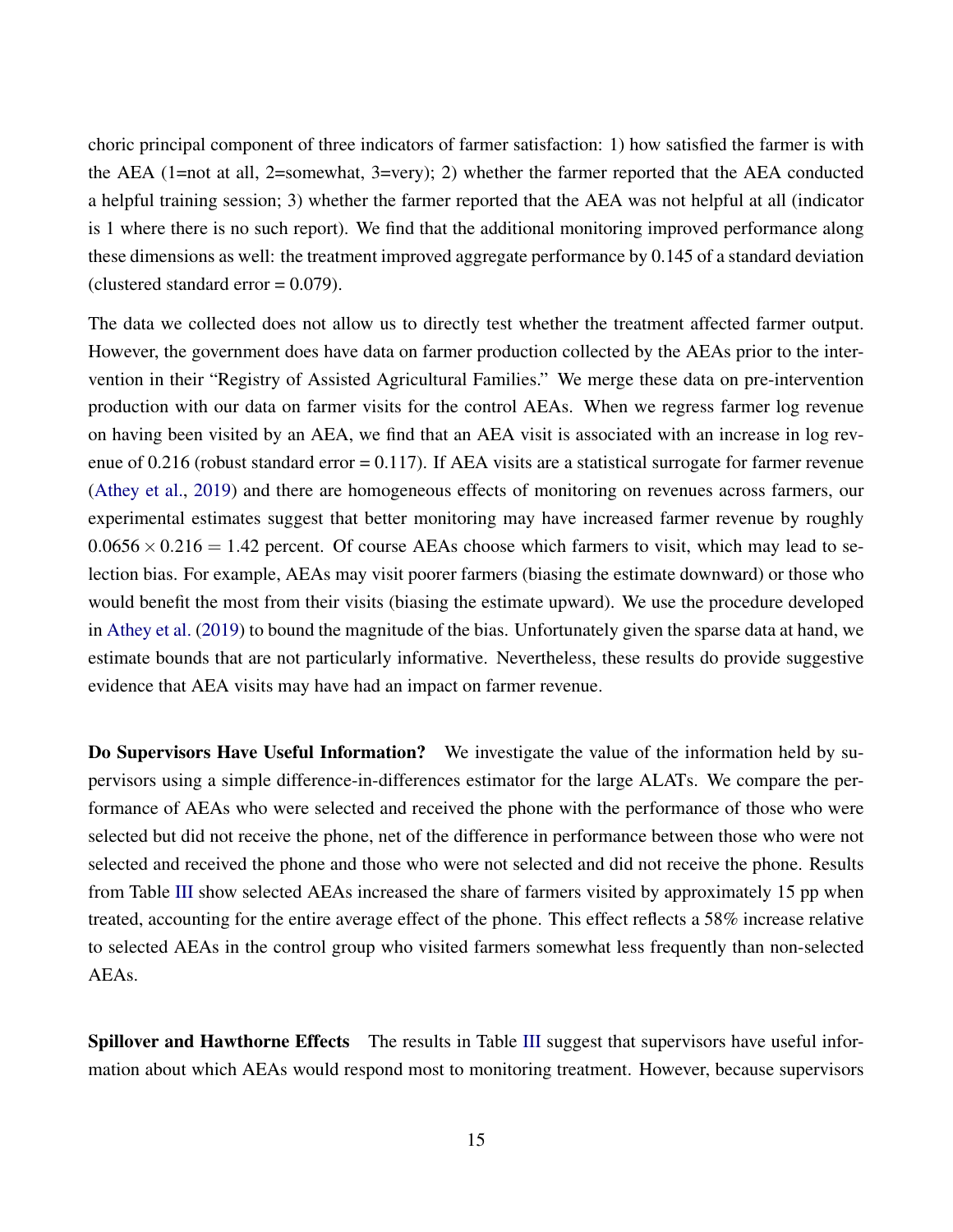are also involved in using the technology, several issues remain. First, the theory we laid out in Section [3](#page-5-0) suggests a straightforward mapping of treatment effects to aggregate effects by precluding the existence of spillovers that could arise if supervisors are simultaneously reallocating effort. Our design allows for a direct test of this assumption by comparing AEAs in the 50% treatment ALATs to those where all AEAs were either treated or untreated.

In particular, AEAs in control cell *C* and 50% treatment cell *F* were both not-selected and did not receive phones in the first wave. However, the coworkers of AEAs in cell *F* were treated, allowing us to identify a spillover effect in the first round of phone surveys. Similarly, AEAs in cells *B* and *E* were both selected and treated in the first wave, but the coworkers of AEAs in cell *E* were not treated in the first wave. In column (1) of Table [IV,](#page-28-1) we add the observations from cells *E* and *F* to our sample and augment the specification from column (2) in Table [III](#page-28-0) with indicators for cells *E* and *F* in wave 1. In the presence of spillovers, AEAs in cell *F* should respond differently from untreated AEAs in cell *C* (the former have treated coworkers and the latter do not), and AEAs in cell *E* should respond differently from treated AEAs in cell *B* (the former have untreated coworkers and the latter do not). We fail to reject that either of these coefficients are different from zero.

These results suggest that supervisors are not reallocating effort to some AEAs at the expense of others. But two issues still need attention. First, supervisors may put more effort into monitoring the selected and treated AEAs in order to validate their selection to their superiors. In this case, our estimates would not be causal effects of the monitoring technology and instead reflect Hawthorne effects. Second, supervisors may have specifically selected AEAs whom they disliked and, if treated, used the cell phone to harass them. In this case, the estimates can still be interpreted as causal but not as reflective of supervisors having information about permanent AEA traits. We find both of these alternative interpretations unlikely for three reasons.

First, since we do not find evidence of spillovers due to a reallocation of effort, the existence of a Hawthorne effect would imply that supervisors are exerting more effort overall. This would in turn lead the average monitoring effects to be larger in large ALATs than small ALATs where no selection took place and the signaling motive is absent. Column (2) of Table [IV](#page-28-1) shows we cannot reject that treatment effects are similar across small and large ALATs. If anything, the treatment effect is slightly larger in the small ALATs.<sup>22</sup>

Second, AEAs were asked how many times per week they spoke with their supervisor by phone or in person. If supervisors were applying differential pressure on the selected AEAs (either to validate their

<sup>&</sup>lt;sup>22</sup>The point estimates do not change when we drop controls for AEA characteristics, which suggests no systematic differences in AEA traits across small vs. large ALATs.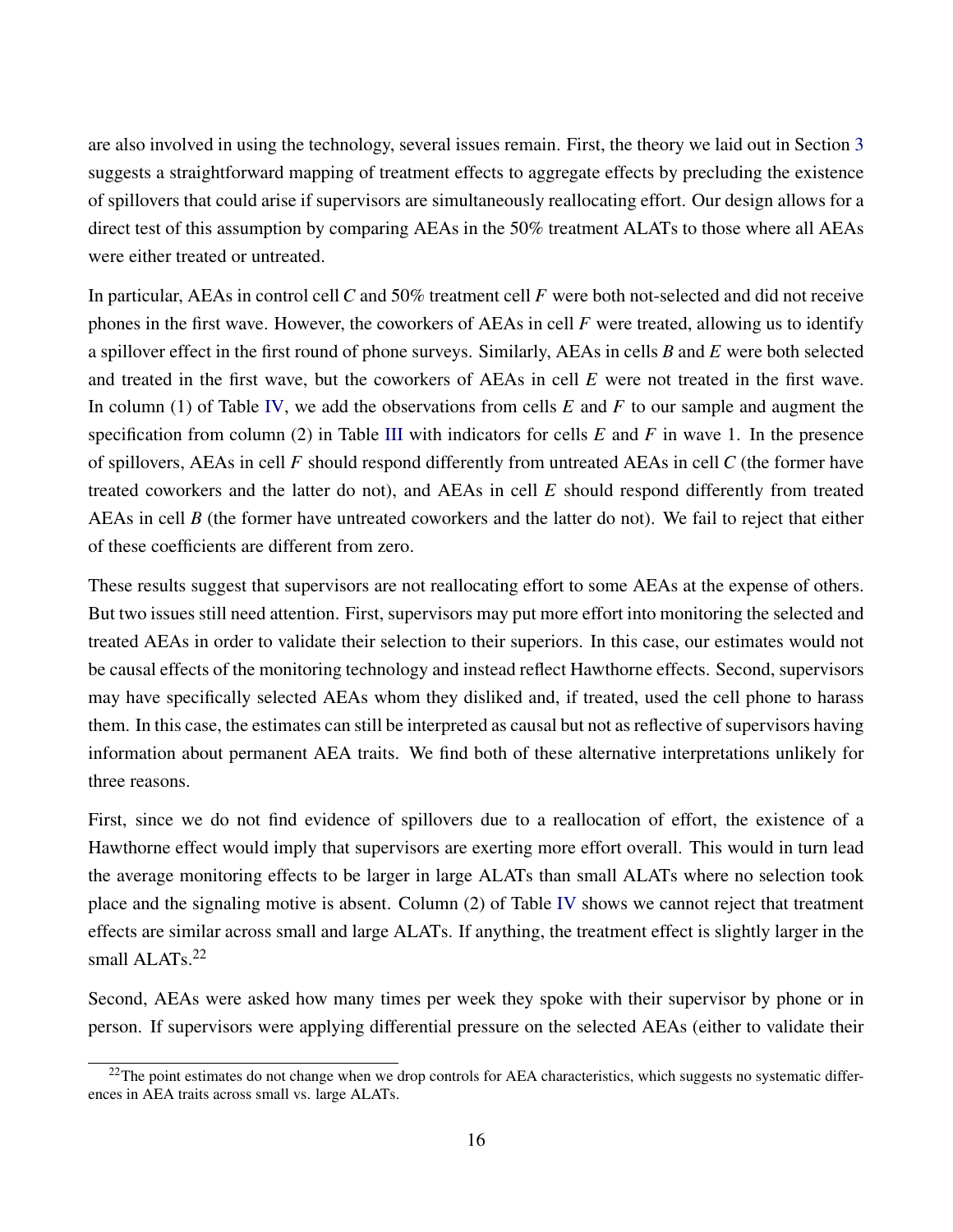selections or to harass AEAs they do not like), then we would expect that the selected and treated AEAs interact more often with their supervisor. We do not find any evidence that this is the case when using either the number of phone calls in the last week (column (3) in Table [IV\)](#page-28-1) or number of live interactions (column (4)). In other words, treatment does not drive the selected to be under any more or less scrutiny.<sup>23</sup>

Third, if effort effects were present, then we might expect them to be more pronounced in the 50% coverage treatment arm (where supervisors' selection rule was enforced) relative to the 100% coverage treatment. Alternatively, one could conjecture that the effort effects would be less pronounced in the 50% coverage treatment arm if, for instance, supervisors in the 100% coverage treatment felt slighted. These possibilities lack empirical support. Column (1) in Table [IV](#page-28-1) indicates that effects in round 1 are similar for selected AEAs across the two treatment arms.

In sum, we find strong evidence that the phones increase AEA effort and that supervisors possess useful information regarding which AEAs' performance will improve most after receiving a phone. This indicates that in the absence of enough phones to treat all AEAs, or in a setting in which some agents react negatively to treatment, it may be valuable to decentralize to supervisors the assignment of phones. This begs the question of what characteristics the supervisors used to create their prioritized list and whether this is information analysts could hope to obtain. The next subsection answers these questions.

Heterogeneous Treatment Effects Columns (1) and (2) of Table [V,](#page-29-0) report a probit to predict selection using observable AEA characteristics. Supervisors selected AEAs who were younger, married, and had to travel longer distances to visit their farmers. Supervisors were more likely to select AEAs with lower levels of the Big-5 Stability meta-trait. Individuals with higher stability scores may be more likely to stay motivated and have better relationships with their supervisors without extra monitoring technologies.

We also find that supervisors in large ALATs, all but one of whom are registered with the incumbent political party, are significantly less likely to place AEAs registered with the incumbent party under increased monitoring. This either suggests that supervisors are acting non-benevolently, or that party affiliation predicts response to treatment.

Despite our rich data, we cannot predict precisely how supervisors select: the highest pseudo  $R^2$  is only 18.5%. Unobservable determinants may reflect supervisor knowledge of AEA responsiveness (reflecting  $η$ ) or supervisor preferences (reflecting ζ), which we will explore exploiting our research design.

 $^{23}$ Two additional facts speak against a harassment story. First, our AEA survey elicited the frequency of non-work-related social interactions between AEAs and supervisors. We find no evidence that supervisors select AEAs with whom they have less frequent social interactions, as one might expect if antipathy drives selection. Second, if some supervision takes place even without phones, a harassment interpretation would predict that the selected in the control group are under stronger scrutiny and, all else equal, perform better. The coefficients on the *Selected* variable in Table [III](#page-28-0) do not support this prediction.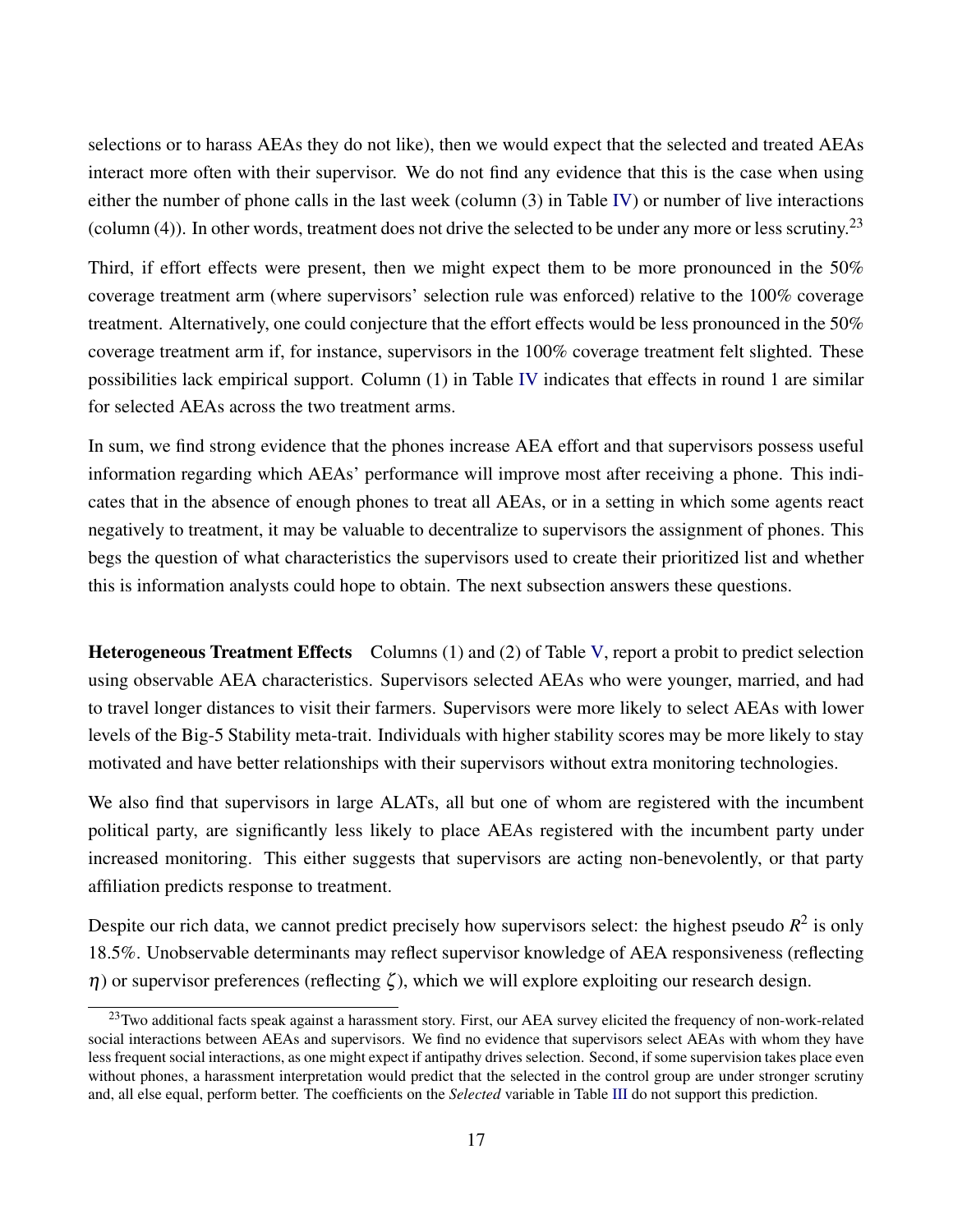In columns (3) to (5) of Table [V,](#page-29-0) we present a series of second stage estimates based on equation [\(1\)](#page-10-0).<sup>24</sup> In column (3), we present a specification without any additional controls or interaction terms, whereas in columns (4) and (5) we include additional controls along with their interactions with the treatment indicator. For columns (4) and (5), the first stage regressions are the ones presented in columns (1) and (2).

Because no controls were included in column (3), the coefficient on the inverse Mills ratio interacted with treatment in that column parallels the findings from Table [III](#page-28-0) that supervisors are selecting individuals who respond more strongly to treatment.

The inverse Mills ratio continues to positively predict responsiveness to treatment (as measured by the coefficient on the interaction of the inverse Mills ratio with the treatment indicator) with the inclusion of AEA observables and their interaction with the inverse Mills ratio. This is direct evidence that the unobservable drivers of supervisor selection are on balance related to treatment responsiveness.

Along observable dimensions, predictors of selection do not seem to correspond to predictors of response to treatment. For example, performing worse on the digit span test predicts higher response to treatment but is not a strong predictor of being selected. On the other hand, both age and party affiliation are strongly predictive of being selected. However, neither are strongly predictive of response to treatment after the inclusion of cognitive controls. These results imply that if the central government has access to some of these observable characteristics, and knows which observable characteristics are correlated with responsiveness to treatment, then the central government can target treatment despite not having access to the same information as the supervisors.

# 7 Counterfactuals

In this section, we apply our heterogeneous treatment effects model to compute counterfactuals under alternative selection rules. This allows us to assess the benefits of decentralization relative to centralization under different informational assumptions.

We define the aggregate benefit of the technology under an arbitrary counterfactual selection rule  $D_i^{CF}$ :

<span id="page-18-0"></span>
$$
\Delta Y^{CF} = \int \mathbb{E}\{\beta|D_i^{CF} = 1, X_i\} Pr\{D_i^{CF} = 1|X_i\} dF_X
$$
\n(2)

As we did with supervisors, we write our arbitrary selection rule as a threshold problem,  $D_i^{CF}(X_i, u_i^{CF}) =$ 

<sup>&</sup>lt;sup>24</sup>Similar results (available upon request) obtain when including the 50% coverage ALATs.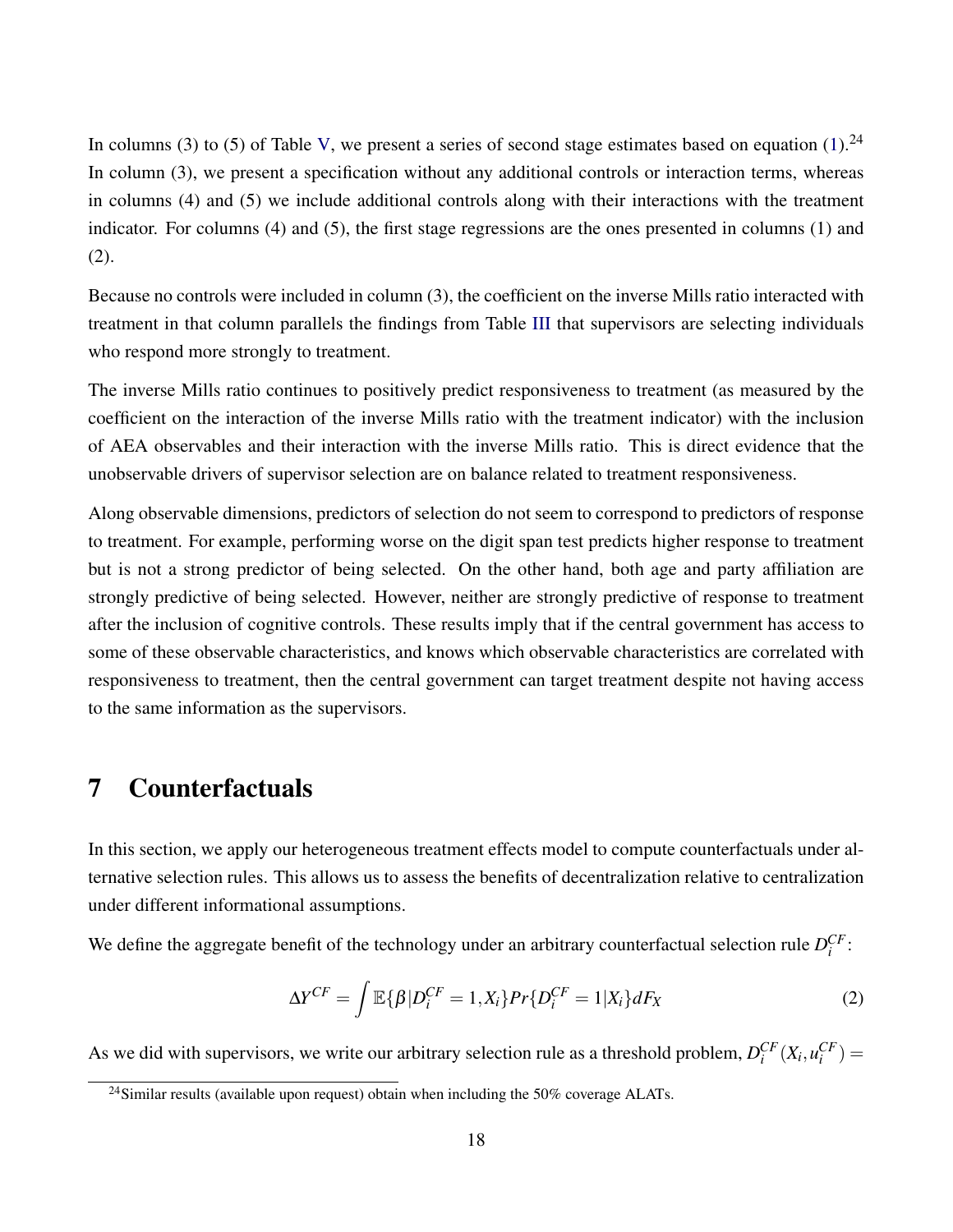$1[\Gamma^{\prime CF}X_i + u_i^{CF} \ge c^{CF}]$ . Because we have not made any distributional assumptions about  $u_i^{CF}$ , this does not impose additional assumptions.<sup>25</sup> Combining a selection rule *D CF* with our treatment effect estimates of  $\mathbb{E} \{\beta_i | D_i^{CF} = 1, X_i\}$ , we vary the threshold  $c^{CF}$  to obtain counterfactual benefits  $\Delta Y^{CF}$  and corresponding roll-out scale  $m = Pr\{D_i^{CF} = 1\}$ , the unconditional probability of being chosen.

Panels (a) and (b) of Figure [3](#page-25-0) trace out the benefits under different roll-out scales and selection rules. The simplest rule to consider is random allocation, represented by the straight dotted line, which corresponds to an uninformed principal who does not have any information on how to target roll-out. Because selection is unrelated to AEA characteristics, equation [\(2\)](#page-18-0) reduces to  $\Delta Y^{CF} = m \cdot ATE$ .

In contrast, the supervisor's selection rule recovered by the probit outperforms random assignment, rep-resented in Figure [3\(](#page-25-0)a) by the solid curve labeled "Supervisor Preference." The index  $\Gamma' X_i$  from the probit regressions in Table [V](#page-29-0) yields  $Pr\{D_i^S = 1 | X_i\} = \Phi(\frac{1}{\sigma_i})$  $\frac{1}{\sigma_u}(\Gamma'X_i - c^{CF})$ ), and the average treatment effect conditional on being selected is given by  $\mathbb{E} \left\{ \beta_i | D_i^S = 1, X_i \right\} = \beta' X_i + \lambda \left( D_i^S, X_i, c^{CF} \right)$ . Like random assignment, the curve must cross the origin (no impact with no roll-out) and must hit the ATE of 0.064 at full roll-out. The curve must also be consistent with the estimate in Table [III,](#page-28-0) which shows that treatment effects are larger for AEAs selected by their supervisor. The supervisor selection curve crosses 0.070 at 53.8% roll-out, which corresponds to the share of AEAs that received the phones under the actual research design. All other points in the curve are obtained by varying the roll-out scale, which changes the relevant observables  $X_i$  and the Mills ratio expression. Thus, the shape of the curve tracing decentralized treatment impact is affected by the variation in observables driving selection and by our normality assumptions.

The supervisor treatment impact peaks at a roll-out of 77% and then declines. Our model admits the possibility that treatment effects are negative ( $\rho < 0$ ), and the result is consistent with the findings in [de](#page-22-8) [Rochambeau](#page-22-8) [\(2017\)](#page-22-8), who shows that the introduction of a monitoring device for truck drivers in Liberia lowered the productivity of the intrinsically motivated. One advantage of reduced roll-out scales under decentralization is to avoid treating agents for whom treatment backfires.

What underlies the informational advantage of the supervisor? A supervisor has knowledge of characteristics  $X_i$  that are observable to the analyst, and of characteristics  $\eta_i$  that are unobservable to the analyst. We assess the contribution of the supervisor's knowledge of unobservables by plotting effects setting  $\lambda = 0$  and thus  $\mathbb{E} \left\{ \beta_i | D_i^S = 1, X_i \right\} = \mathbb{E} \left\{ \beta_i | X_i \right\}$ . The effects shown in Figure [3\(](#page-25-0)a) in the dash-dot curve lie above but close to the effects shown in the random assignment line. This suggests that most of the

<sup>&</sup>lt;sup>25</sup>Note that the assumed cost  $c^{CF}$  is not directly observable, and the threshold problem is not a unique representation of the selection rule—any monotonic transformation of the latent index and *c CF* will yield the same choices. However, we are not trying to directly obtain either of these objects. We only predict the consequences  $Pr\{D_i^{CF} = 1 | X_i, c^{CF}\}\$  and  $\mathbb{E}\{\beta_i | D_i^{CF} = 1, X_i\}$ , which map into the scale of roll-out *m* and the aggregate counterfactual impact ∆*Y CF* .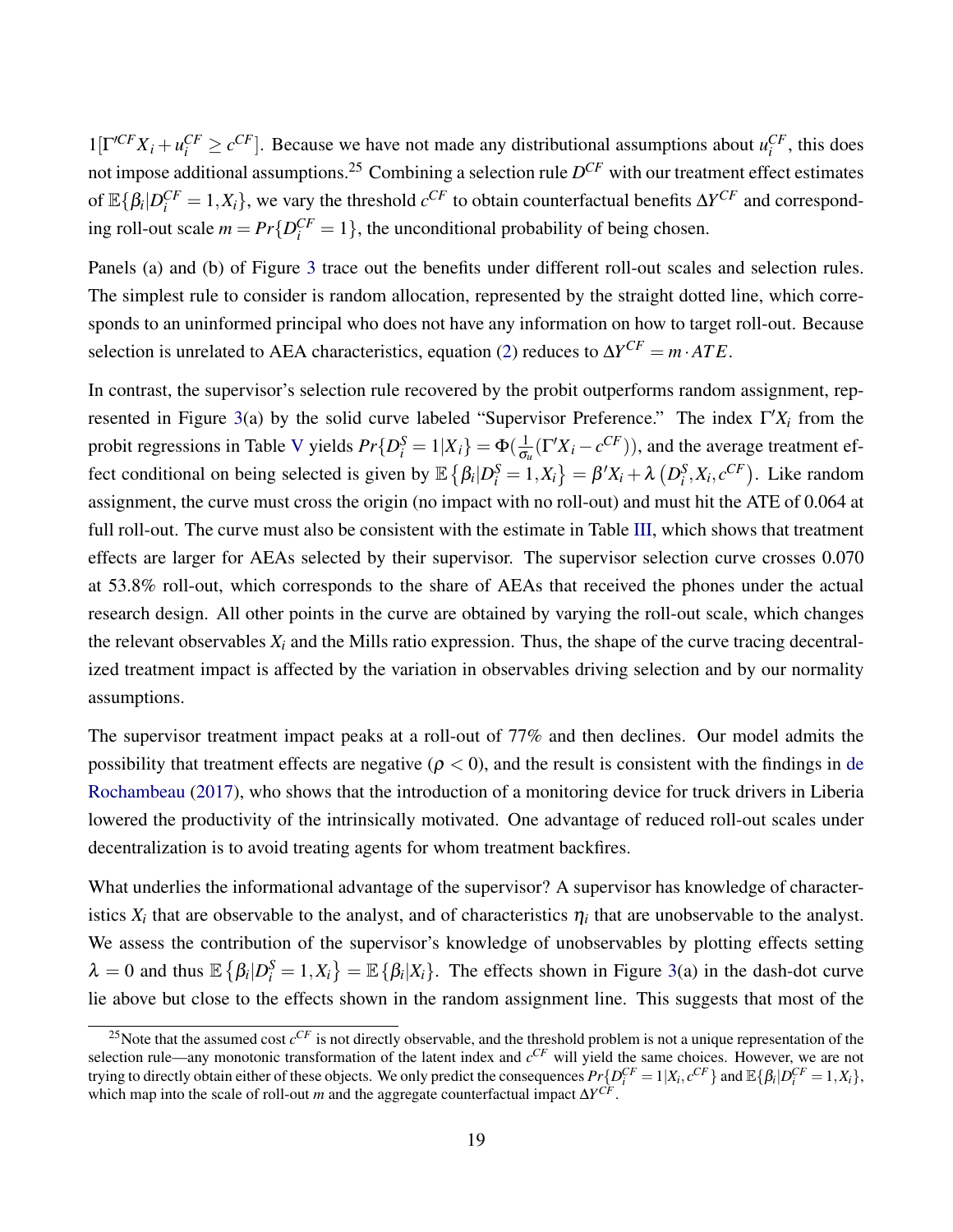supervisor's informational advantage is driven by access to information that would likely be hard for a centralized authority to collect.

**Giving Centralization A Chance** Centralized authorities may not be able to obtain information on  $\eta_i$ . However, they may be able to collect basic information on *X<sup>i</sup>* and use it well. In this section, we consider three alternative counterfactuals varying the level of information available to the central authority.

The first counterfactual corresponds to a minimally-informed principal who allocates phones to the AEAs who have to travel the farthest in order to visit their farmers. This requires information on just one observable AEA characteristic. The second counterfactual involves a partially-informed principal who can gather information on all AEA characteristics in  $X_i$  and map them onto baseline productivity data for a sub-sample with productivity data. This principal would regress the share of farmers visited in the baseline on AEA characteristics  $X_i$ . From this, she would then compute each AEA's expected productivity based on his observable traits. Given this information, the principal would assign cell phones starting with the AEAs who have the lowest predicted productivity.<sup>26</sup> The third counterfactual assumes a sophisticated principal with the capability to conduct a pilot experiment at a low roll-out level in order to establish a mapping between AEA observable characteristics  $X_i$  and response to treatment. This principal would regress productivity on characteristics  $X_i$ , treatment  $t_i$ , and a full set of interactions between them. Then the principal would construct an assignment rule  $D_i^{CF}(X_i)$  allocating phones to AEAs predicted to have the highest response to treatment.

We compare these three counterfactuals in Figure [3b.](#page-25-0) The minimally-informed principal who only knows distance traveled generally outperforms random assignment (a 2.0 p.p. advantage at 50 percent coverage), but she cannot beat the supervisor at any roll-out level. However, the partially-informed and sophisticated principals dominate decentralization at virtually all levels of roll-out.<sup>27</sup> While this conclusion may be context specific, it does suggest that principals who wisely use information that is standard in many employment settings can bridge the information gap.

 $^{26}$ If the principal had baseline productivity measures for all AEAs, she could base phone assignment on actual rather than predicted productivity. We cannot estimate this counterfactual because we do not have baseline data from treated AEAs before they received phones.

 $27$ In these exercises, we use our core experimental sample to both estimate coefficients and plot treatment impact. In reality the principal may have access to data on a smaller sample than that for which she wants to estimate MTEs, especially in the "sophisticated" case where she may run a small pilot to obtain coefficients and then extrapolate predictions to a much larger set of agents. If this is the case, predictions will incorporate sampling error which we abstract from. An alternative approach would be to split our sample, estimating coefficients in one subsample and predicting MTEs on another. We choose to keep a single sample to preserve power in light of the fact that our main objective is not to compare sampling errors, but to assess whether the information on unobservables that supervisors have confers an unassailable advantage.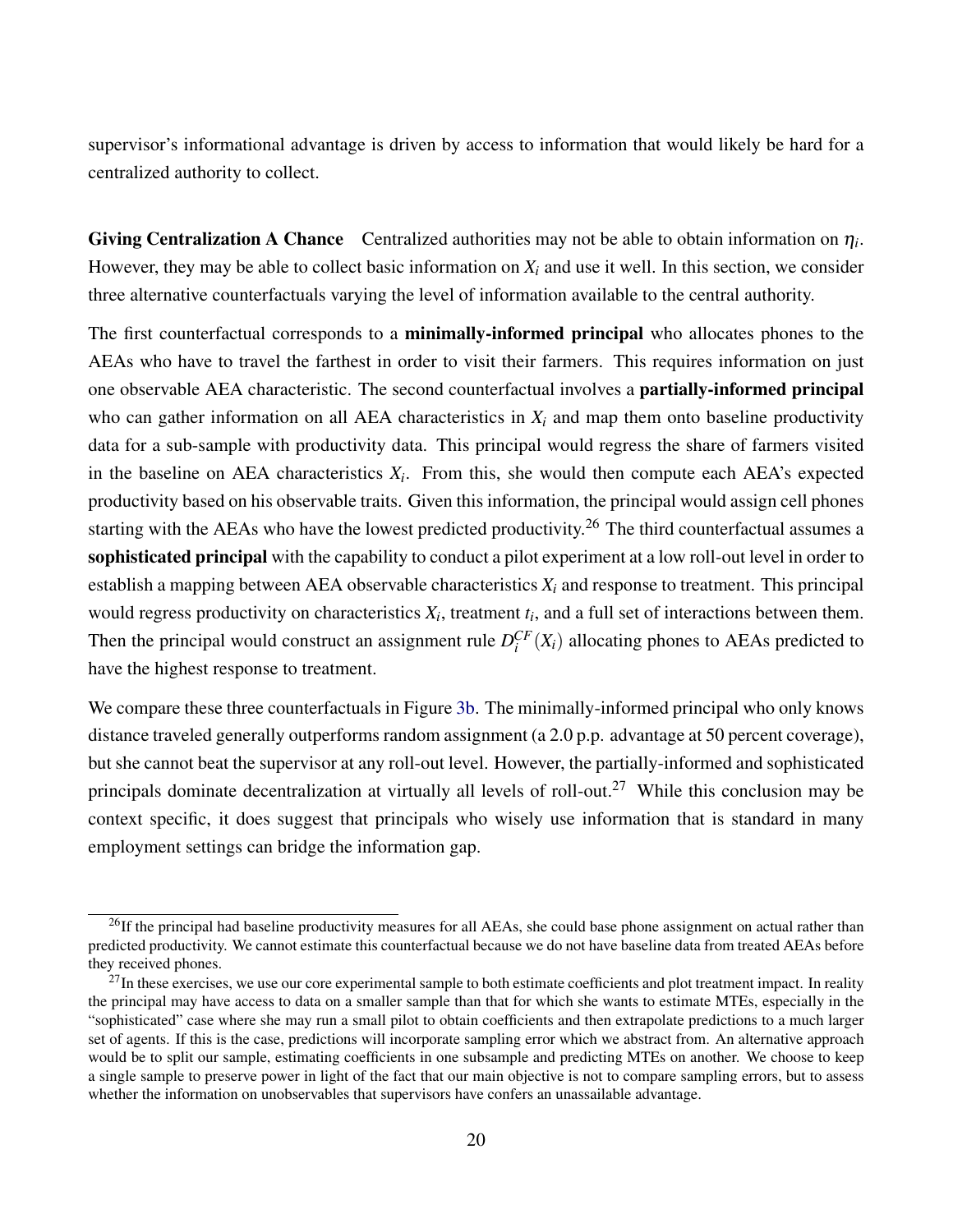# 8 Conclusions

In this paper, we study an initiative by the federal government in Paraguay to introduce a new monitoring device that enables supervisors to track their agricultural extension agents. We show that the devices induce higher agent effort and that supervisors have valuable information about which agents should be monitored. In addition, we show how the aggregate value of that information varies depending on the share of agents that can be covered with the new technology. We develop an approach to trace out the total treatment effect of the intervention at all levels of roll-out, and compare decentralized assignment against centralized criteria predicated on different data requirements that the central authorities could meet.

Overall our findings suggest that the benefits of decentralization will decrease as information and communication technologies continue to improve. Although studies have shown that innovation in information technologies can lead to more decentralization [\(Bloom et al.,](#page-22-11) [2014;](#page-22-11) [Bresnahan et al.,](#page-22-12) [2002\)](#page-22-12), our findings suggest the opposite may occur if new technologies reduce the information gap between principals and agents.

While our specific findings may not be generalizable, our method can be exported to other settings in which spillovers across treatment units are minimal. Future research should extend our framework to incorporate spillovers into the decentralization calculus.

# References

- <span id="page-21-0"></span>Acemoglu, D., Aghion, P., Lelarge, C., Van Reenen, J., and Zilibotti, F. (2007). Technology, information, and the decentralization of the firm. *Quarterly Journal of Economics*, 122(4):1759–1799.
- <span id="page-21-1"></span>Aghion, P. and Tirole, J. (1997). Formal and real authority in organizations. *Journal of Political Economy*, 105(1):1–29.
- <span id="page-21-4"></span>Aker, J. C. and Ksoll, C. (2019). Call me educated: Evidence from a mobile phone experiment in Niger. *Economics of Education Review*, 72:239–257.
- <span id="page-21-2"></span>Alatas, V., Banerjee, A., Hanna, R., Olken, B. A., and Tobias, J. (2012). Targeting the poor: Evidence from a field experiment in Indonesia. *American Economic Review*, 102(4):1206–40.
- <span id="page-21-3"></span>Alderman, H. (2002). Do local officials know something we don't? Decentralization of targeted transfers in Albania. *Journal of Public Economics*, 83(3):375 – 404.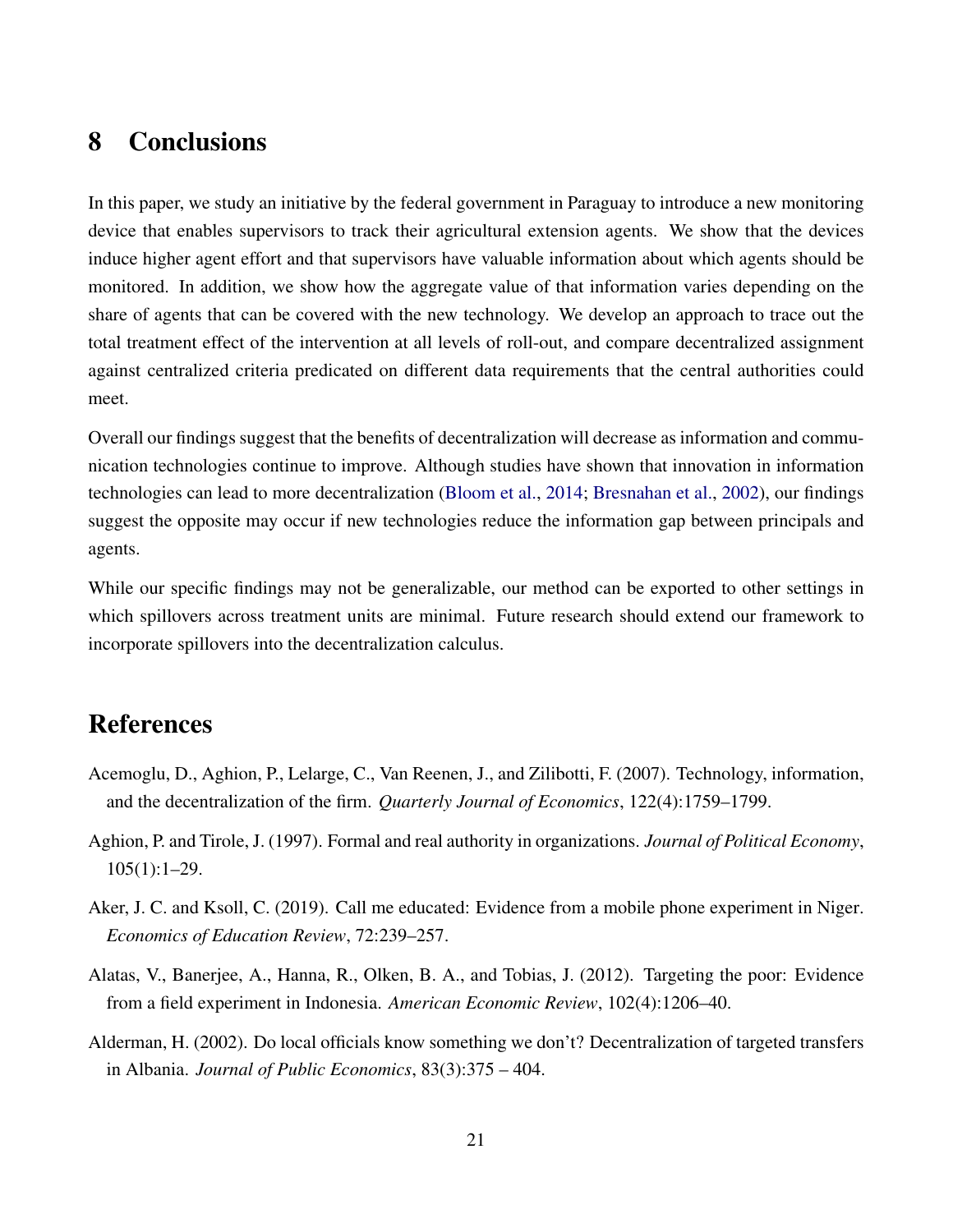- <span id="page-22-10"></span>Athey, S., Chetty, R., Imbens, G. W., and Kang, H. (2019). The surrogate index: Combining short-term proxies to estimate long-term treatment effects more rapidly and precisely. NBER Working Paper 26463.
- <span id="page-22-6"></span>Banerjee, A., Glennerster, R., and Duflo, E. (2008). Putting a band-aid on a corpse: Incentives for nurses in the Indian public health care system. *Journal of the European Economic Association*, 6(2-3):487– 500.
- <span id="page-22-2"></span>Bardhan, P., Mitra, S., Mookherjee, D., and Nath, A. (2018). Resource transfers to local governments: Political manipulation and household responses in West Bengal. Unpublished Working Paper.
- <span id="page-22-3"></span>Basurto, M. P., Dupas, P., and Robinson, J. (2019). Decentralization and efficiency of subsidy targeting: Evidence from chiefs in rural Malawi. *Journal of Public Economics*. Forthcoming.
- <span id="page-22-11"></span>Bloom, N., Garicano, L., Sadun, R., and Van Reenen, J. (2014). The distinct effects of information technology and communication technology on firm organization. *Management Science*, 60(12):2859– 2885.
- <span id="page-22-0"></span>Bloom, N., Sadun, R., and Van Reenen, J. (2012). The organization of firms across countries. *Quarterly Journal of Economics*, 127(4):1663–1705.
- <span id="page-22-12"></span>Bresnahan, T., Brynjolfsson, E., and Hitt, L. M. (2002). Information technology, workplace organization, and the demand for skilled labor: Firm-level evidence. *Quarterly Journal of Economics*, 117(1):339– 376.
- <span id="page-22-5"></span>Callen, M., Gulzar, S., Hasanain, A., Khan, M. Y., and Rezaee, A. (2018). Data and policy decisions: Experimental evidence from Pakistan. Unpublished Working Paper.
- <span id="page-22-4"></span>Chassang, S., Padró I Miquel, G., and Snowberg, E. (2012). Selective trials: A principal-agent approach to randomized controlled experiments. *American Economic Review*, 102(4):1279–1309.
- <span id="page-22-8"></span>de Rochambeau, G. (2017). Monitoring and intrinsic motivation: Evidence from Liberia's trucking firms. Unpublished Manuscript.
- <span id="page-22-1"></span>Dessein, W. (2002). Authority and communication in organizations. *Review of Economic Studies*, 69(4):811–838.
- <span id="page-22-9"></span>DeYoung, C. G. (2006). Higher-order factors of the big five in a multi-informant sample. *Journal of Personality and Social Psychology*, 91(6):1138–1151.
- <span id="page-22-7"></span>Dhaliwal, I. and Hanna, R. (2017). The devil is in the details: The successes and limitations of bureaucratic reform in India. *Journal of Development Economics*, 124:1–21.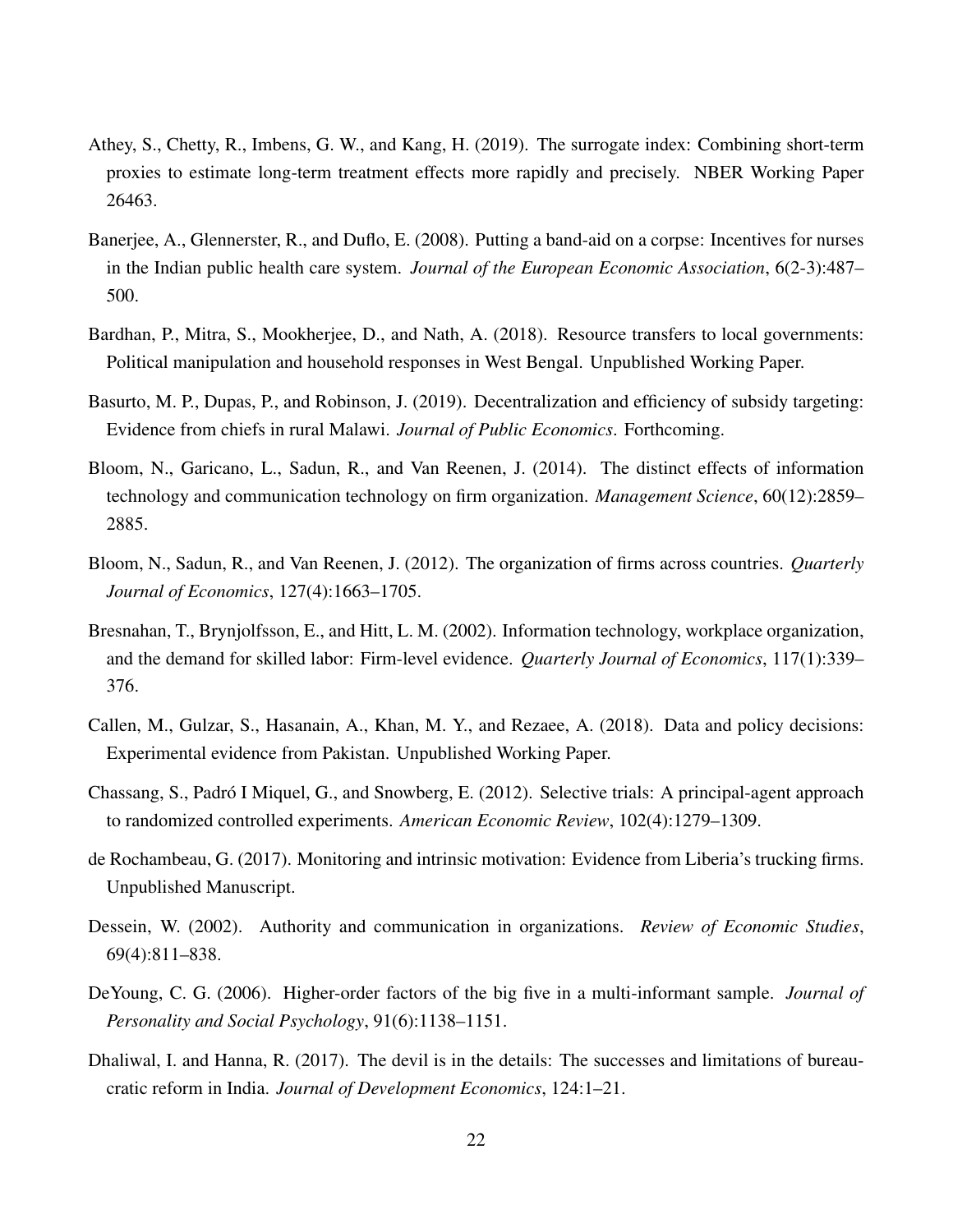- <span id="page-23-1"></span>Duflo, E., Greenstone, M., Pande, R., and Ryan, N. (2018). The value of regulatory discretion: Estimates from environmental inspections in India. *Econometrica*, 86(6):2123–2160.
- <span id="page-23-2"></span>Galasso, E. and Ravallion, M. (2005). Decentralized targeting of an antipoverty program. *Journal of Public Economics*, 89(4):705–727.
- <span id="page-23-4"></span>Heckman, J. J. and Vytlacil, E. (2005). Structural equations, treatment effects, and econometric policy evaluation. *Econometrica*, 73(3):669–738.
- <span id="page-23-3"></span>Hussam, R., Rigol, N., and Roth, B. (2017). Targeting high ability entrepreneurs using community information: Mechanism design in the field. Unpublished Manuscript.
- <span id="page-23-5"></span>Khan, A. Q., Khwaja, A. I., and Olken, B. A. (2016). Tax farming redux: Experimental evidence on performance pay for tax collectors. *Quarterly Journal of Economics*, 131(1):219–271.
- <span id="page-23-0"></span>Mookherjee, D. (2006). Decentralization, hierarchies, and incentives: A mechanism design perspective. *Journal of Economic Literature*, 44(2):367–390.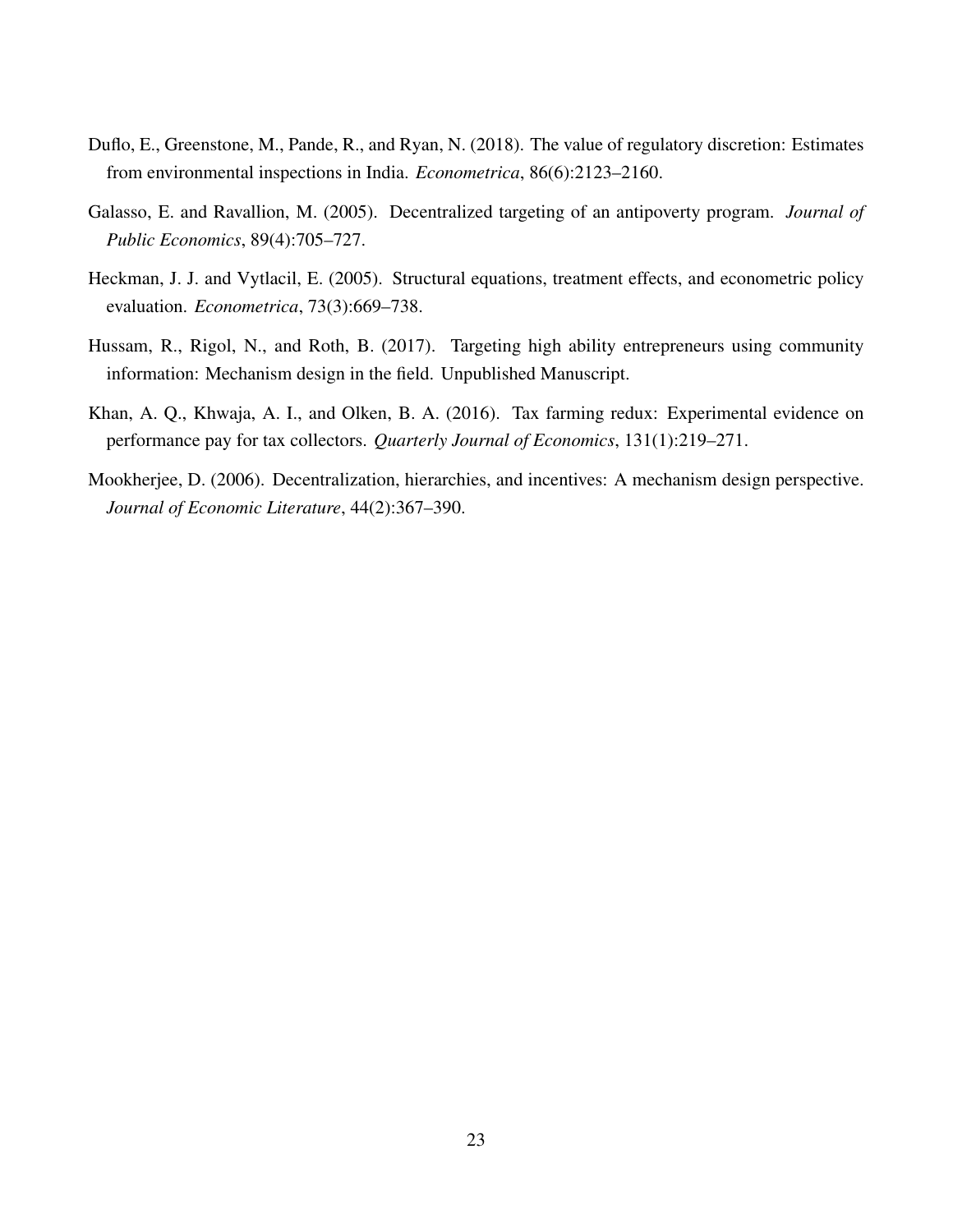<span id="page-24-0"></span>

Figure 1: Optimal Roll-Out and the Value of Information

The *y*-axis shows the total treatment effect at different scales of roll-out *m* depending on whether treatment assignment is random (straight solid line) or ordered by treating more responsive types first (dashed curve - the idealized decentralized allocation). Optimal decentralized roll-out equates MTEs with marginal costs of treatment, and is  $m^*$  ( $m'$ ) when marginal cost of treatment is  $c$  ( $c'$ ). Optimal roll-out under random assignment is either 100% when marginal cost of treatment is below ATE (panel a) or 0% when the opposite holds (panel b). In both cases, decentralization attains higher net-of-cost impact, but fully realizing this gain requires knowledge of MTEs.



<span id="page-24-1"></span>

"Wave" corresponds to cell-phone roll-out waves and "Round" to farmer survey rounds conducted after each wave. AEA treatment status (*t*) is shown in each survey round. Cells *A* through *D* constitute our main sample for analysis. The numbers of ALATs and AEAs reflect attrition.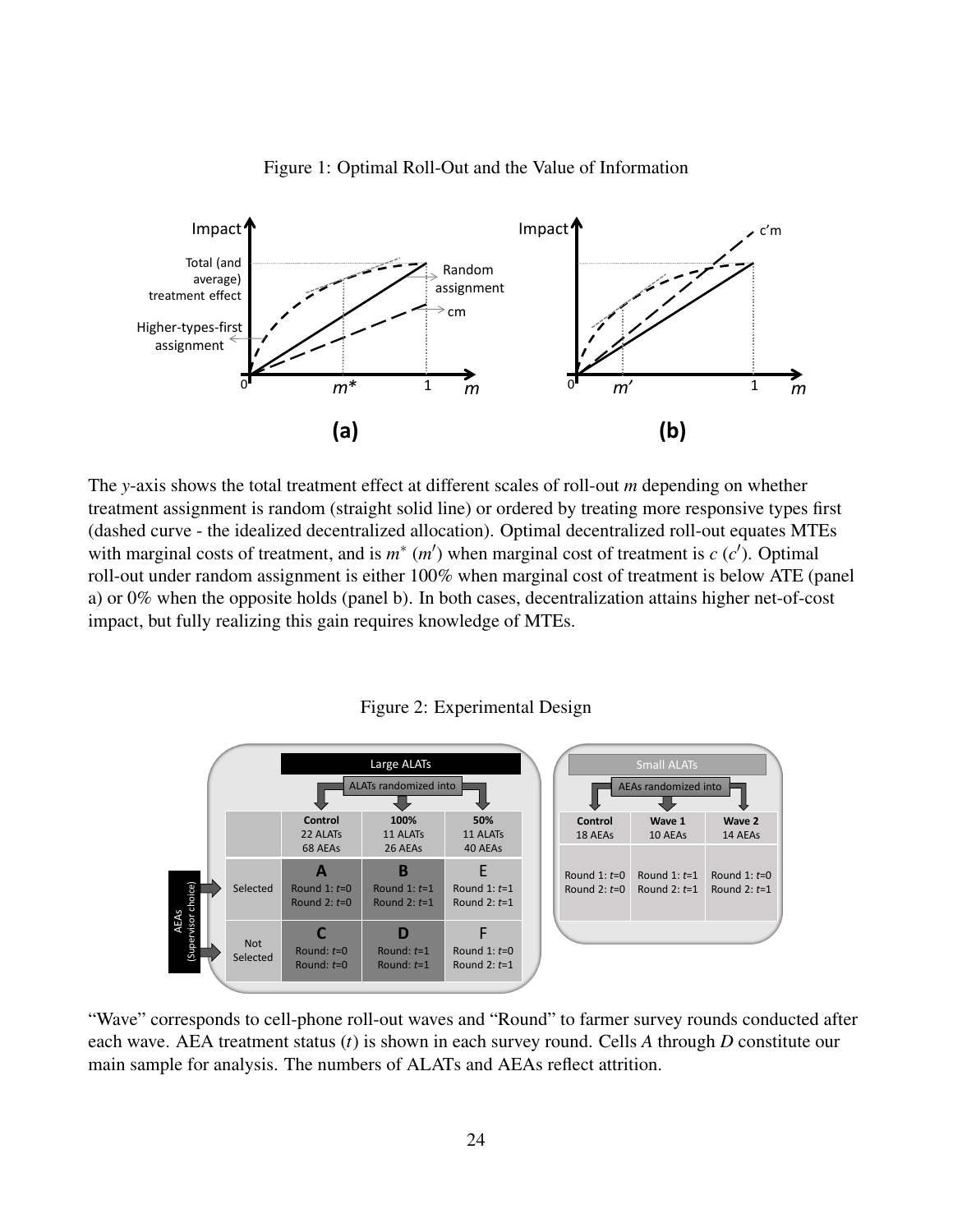

#### Figure 3: Effects under Different Allocation Rules and Roll-out Scales

<span id="page-25-0"></span>The *<sup>y</sup>*-axis shows the total treatment effect at different scales of roll-out under different assignment rules. Under Random Assignment, treatment is assignedto AEAs randomly. Under Supervisor Preference (w/o Unobservables), supervisors select AEAs based purely on observable AEA characteristics. Under Supervisor Preference, supervisors select AEAs based on all the information they have. Under Prioritize by Distance, treatment is assigned first to those AEAs whose beneficiaries live farther from the local ALAT office. Under Prediction (Basic and Cognitive Controls), the observable characteristics of thecontrol group are used to predict baseline performance and AEAs who are predicted to be the worst performers are prioritized. Under Sophisticated Prediction, the principal runs <sup>a</sup> pilot experiment to establish <sup>a</sup> map between treatment response and observables, and then prioritizes AEAs predicted to havethe highest treatment response.

25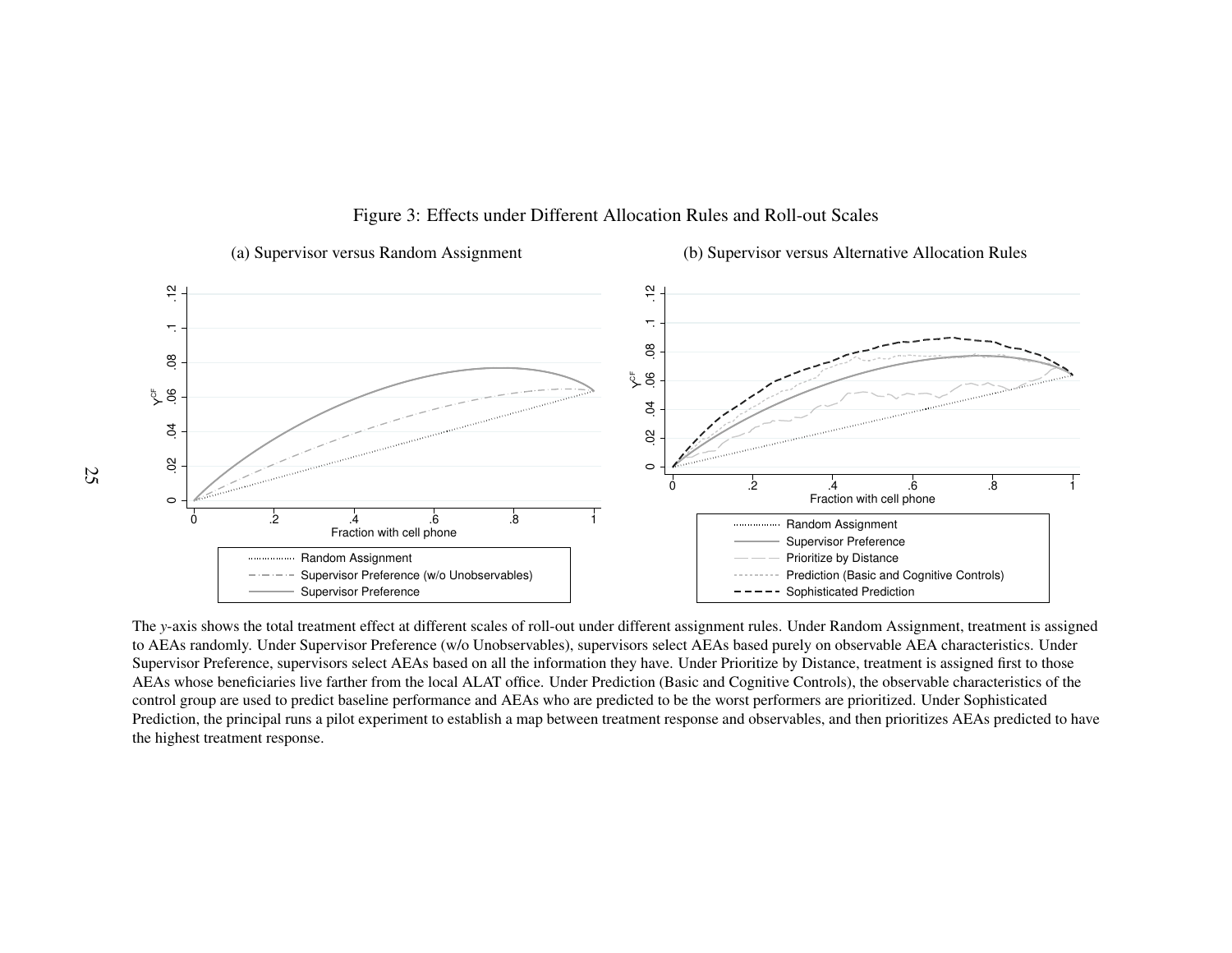<span id="page-26-0"></span>

|                         |         | Large ALATs        |                   |         | Small ALATs           |                       |  |  |  |
|-------------------------|---------|--------------------|-------------------|---------|-----------------------|-----------------------|--|--|--|
|                         | Ctrl    | Diff<br>$(T100-C)$ | Diff<br>$(T50-C)$ | Ctrl    | Diff<br>(Wave $1-C$ ) | Diff<br>(Wave $2-C$ ) |  |  |  |
| Male                    | 0.75    | $-0.13$            | $-0.27$           | 0.61    | 0.19                  | 0.10                  |  |  |  |
|                         | [0.44]  | (0.13)             | (0.10)            | [0.50]  | (0.17)                | (0.17)                |  |  |  |
| Age                     | 37.8    | 4.4                | 0.9               | 36.9    | $-2.8$                | 2.3                   |  |  |  |
|                         | [10.8]  | (2.6)              | (3.5)             | [11.4]  | (4.4)                 | (4.0)                 |  |  |  |
| Married                 | 0.44    | 0.06               | 0.08              | 0.28    | 0.02                  | 0.08                  |  |  |  |
|                         | [0.50]  | (0.09)             | (0.10)            | [0.46]  | (0.18)                | (0.16)                |  |  |  |
| <b>Average Distance</b> | 12.7    | $-1.4$             | 3.7               | 10.4    | 3.3                   | 3.1                   |  |  |  |
|                         | [9.2]   | (1.7)              | (2.7)             | [8.4]   | (3.7)                 | (3.8)                 |  |  |  |
| <b>Incumbent Party</b>  | 0.56    | $-0.02$            | 0.09              | 0.61    | $-0.01$               | 0.03                  |  |  |  |
|                         | [0.50]  | (0.15)             | (0.14)            | [0.50]  | (0.20)                | (0.17)                |  |  |  |
| Digit Span              | 5.19    | 0.27               | $-0.22$           | 5.33    | 0.07                  | 0.52                  |  |  |  |
|                         | [1.07]  | (0.25)             | (0.19)            | [0.84]  | (0.41)                | (0.35)                |  |  |  |
| $Big 5 -$ Stability     | $-0.06$ | 0.11               | 0.03              | $-0.08$ | 0.37                  | 0.33                  |  |  |  |
|                         | [1.13]  | (0.24)             | (0.20)            | [1.13]  | (0.44)                | (0.32)                |  |  |  |
| $Big 5$ — Plasticity    | $-0.14$ | 0.33               | 0.25              | $-0.50$ | 0.60                  | 0.79                  |  |  |  |
|                         | [1.11]  | (0.21)             | (0.23)            | [1.21]  | (0.45)                | (0.36)                |  |  |  |
| Num AEAs                | 68      | 26                 | 40                | 18      | 10                    | 14                    |  |  |  |
| Num ALAT <sub>s</sub>   | 22      | 11                 | 11                | 17      | 10                    | 13                    |  |  |  |

Table I: AEA Summary Statistics

Control group means are reported in columns (1) and (4). Mean differences between control and treatment arms reported in columns (2), (3), (5), and (6). Columns (1)–(3) report statistics for "Large" ALATs and columns (4)– (6) report statistics for "Small" ALATs. Standard deviations are reported in square brackets, and standard errors clustering by ALAT are reported in parentheses.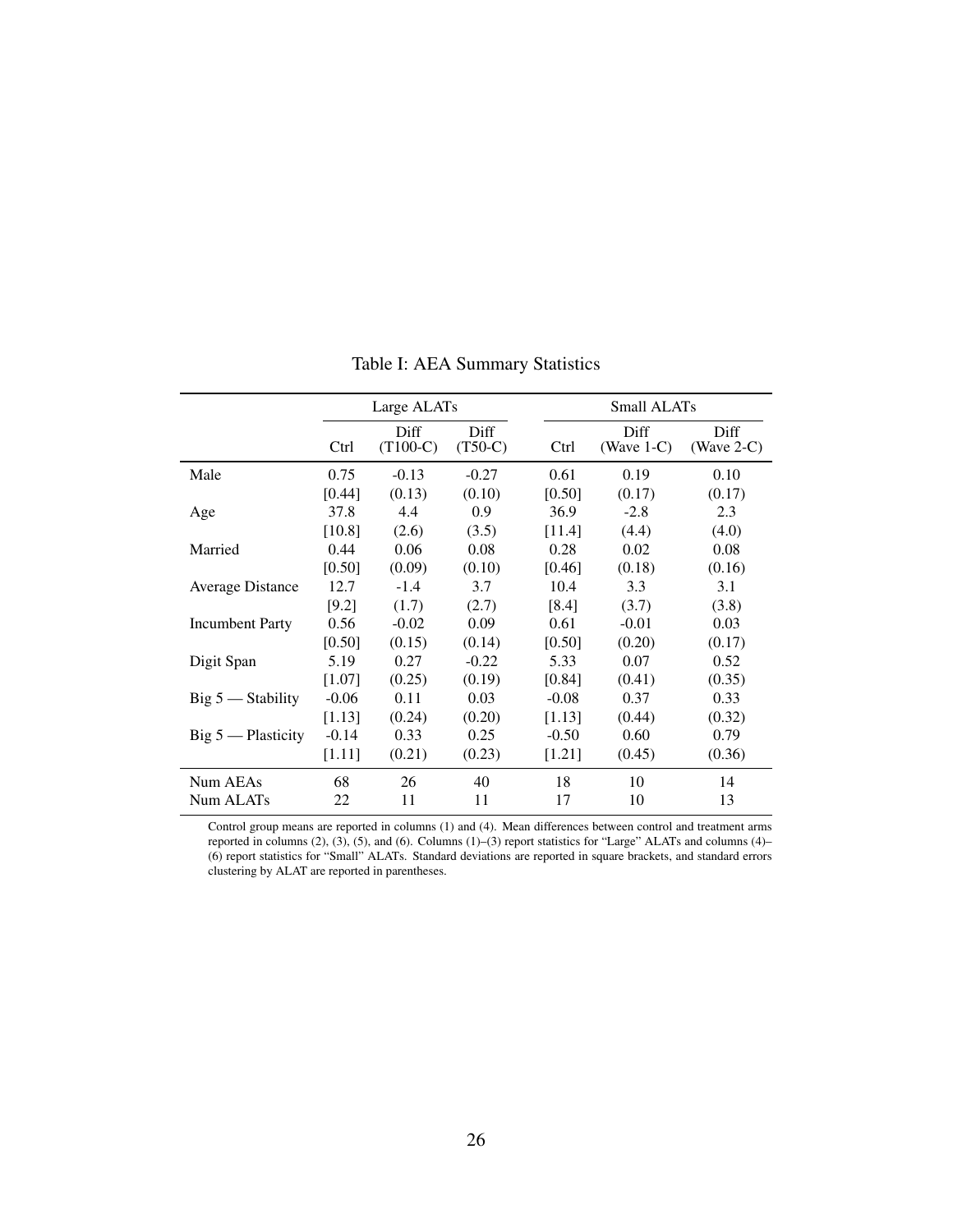|                                                                                                               |                                   |                             |                             | Farmer was visited in the last week |                              | Supervisor<br>knows        | Log length of<br>meeting (mins) | <b>PCA</b>                    |
|---------------------------------------------------------------------------------------------------------------|-----------------------------------|-----------------------------|-----------------------------|-------------------------------------|------------------------------|----------------------------|---------------------------------|-------------------------------|
|                                                                                                               | (1)                               | (2)                         | (3)                         | (4)                                 | (5)                          | (6)                        | (7)                             | (8)                           |
| <b>Treated</b>                                                                                                | 0.066<br>(0.031)                  | 0.063<br>(0.026)            | 0.063<br>(0.026)            | 0.057<br>(0.030)                    | $-0.0075$<br>(0.035)         | 0.18<br>(0.10)             | $-0.0096$<br>(0.059)            | 0.13<br>(0.071)               |
| <b>Selected</b>                                                                                               | 0.011<br>(0.033)                  | 0.015<br>(0.027)            | 0.017<br>(0.029)            | 0.011<br>(0.029)                    |                              | $-0.080$<br>(0.14)         | $-0.034$<br>(0.036)             | $-0.073$<br>(0.065)           |
| Servicer<br>Mean of Control Dep. Var<br>$R^2$                                                                 | <b>AEA</b><br>0.27<br>0.00        | <b>AEA</b><br>0.27<br>0.01  | <b>AEA</b><br>0.27<br>0.01  | <b>AEA</b><br>0.27<br>0.01          | Supervisor<br>0.31<br>0.03   | <b>AEA</b><br>4.59<br>0.20 | <b>AEA</b><br>4.41<br>0.01      | <b>AEA</b><br>$-0.04$<br>0.02 |
| Number of Phone Surveys<br>Number of AEAs<br>Number of ALATs<br>Includes Small ALATs<br><b>Basic Controls</b> | 1842<br>136<br>71<br>$\checkmark$ | 1842<br>136<br>71<br>✓<br>√ | 1842<br>136<br>71<br>✓<br>√ | 1584<br>94<br>33<br>✓               | 1173<br>107<br>107<br>✓<br>✓ | 126<br>65<br>✓<br>√        | 1819<br>136<br>71<br>✓<br>√     | 1838<br>136<br>71             |
| Cognitive Controls                                                                                            |                                   |                             |                             |                                     | √                            |                            | √                               |                               |

Table II: Average Effects of Receiving <sup>a</sup> Cell Phone on Productivity

<span id="page-27-0"></span> Outcomes in columns excep<sup>t</sup> (6) are from the farmer phone survey. The outcome in column (6) is from the AEA survey. Columns (1)–(3) and (7)-(8) include farmers assigned to AEAs in large and small ALATs, column (4) limits analysis to farmers assigned to AEAs in large ALATs only, and column (5) limits analysis to farmers assigned to supervisors. All columns exclude the 50% treatment group large ALATs. The outcome in columns (1)–(5) is whether the farmer reported being visited by the AEA in the last week. The outcome in column (6) is an index from 1 ("Strongly Disagree") to 5 ("Strongly Agree") measuring whether the AEA agreed with the statement that their supervisor usually knows where they are during the work week. The outcome in column (8) is the first polychoric principal componen<sup>t</sup> from measures of farmer satisfaction, the farmer having received training, and the farmer feeling that the AEA is useful. The number of observations in columns (6)-(8) is slightly lower than that in the first three columns due to missing outcome variables. All regressions include an indicator for survey round and all excep<sup>t</sup> column (4) include an indicator for small ALATs. Basic controls include male, age, married, average AEA distance from farmers, and incumbent party. Cognitive controls include digit span, big 5 stability, and big 5plasticity. Standard errors in parentheses clustered at the ALAT level.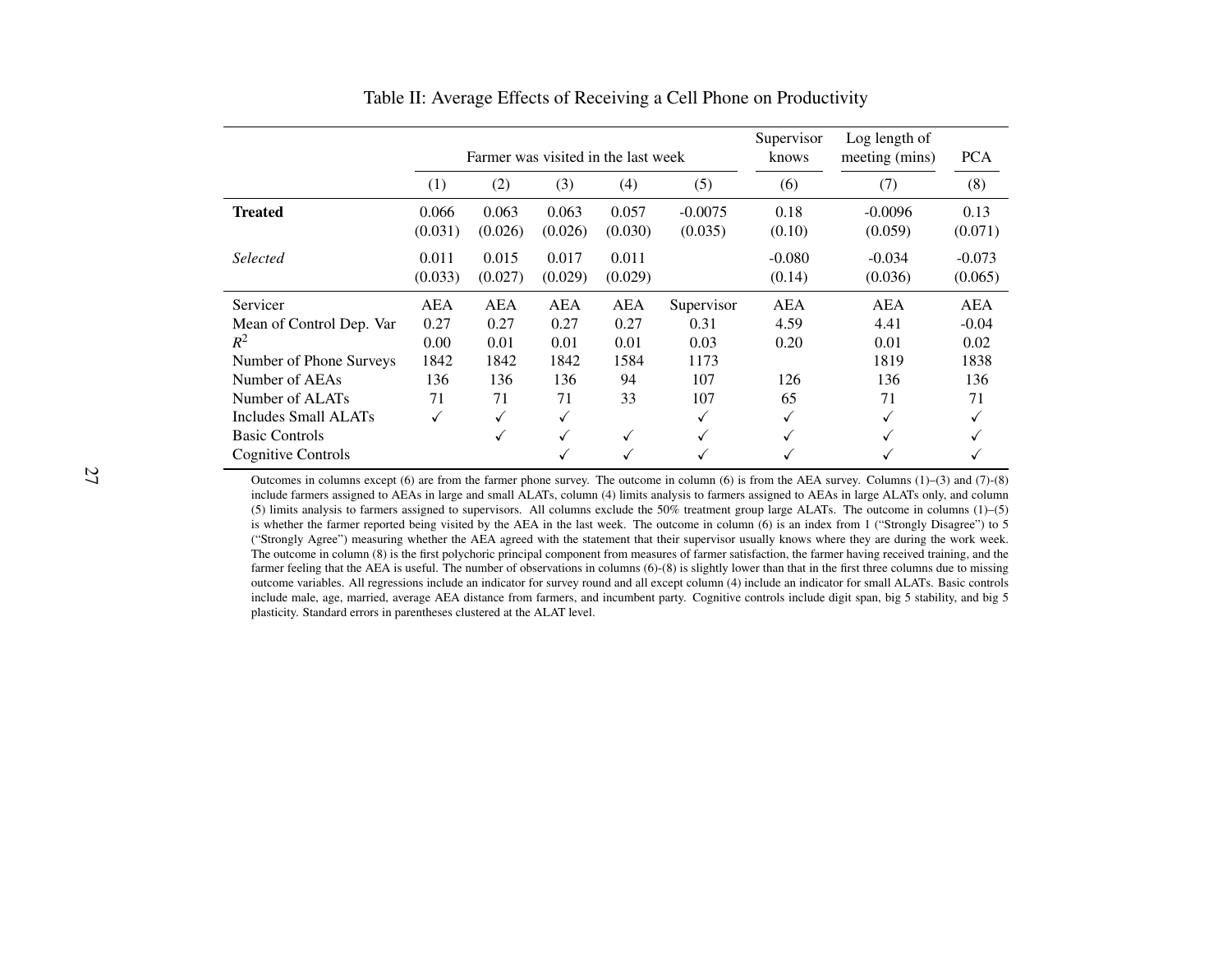|                                         |          | Farmer visited |
|-----------------------------------------|----------|----------------|
|                                         | (1)      | (2)            |
| <b>Treated</b>                          | $-0.023$ | $-0.036$       |
|                                         | (0.043)  | (0.038)        |
| <b>Treated</b> $\times$ <i>Selected</i> | 0.14     | 0.15           |
|                                         | (0.058)  | (0.050)        |
| Selected                                | $-0.033$ | $-0.041$       |
|                                         | (0.036)  | (0.028)        |
| Mean of Control Dep. Var                | 0.27     | 0.27           |
| $R^2$                                   | 0.01     | 0.02           |
| Number of Phone Surveys                 | 1584     | 1584           |
| Number of AEAs                          | 94       | 94             |
| Number of ALATs                         | 33       | 33             |
| Includes Basic Controls                 |          |                |
| <b>Includes Cognitive Controls</b>      |          |                |

<span id="page-28-1"></span>Table III: The Informational Advantage

Table IV: Spillovers and Changes in Supervisor Effort

|                                         |          | Farmer visited | Supervisor<br>called | Supervisor<br>met |
|-----------------------------------------|----------|----------------|----------------------|-------------------|
|                                         | (1)      | (2)            | (3)                  | (4)               |
| <b>Treated</b>                          | $-0.024$ | 0.058          | 0.094                | 0.77              |
|                                         | (0.037)  | (0.029)        | (0.46)               | (0.38)            |
| <b>Treated</b> $\times$ <i>Selected</i> | 0.11     |                | $-0.43$              | $-0.57$           |
|                                         | (0.048)  |                | (0.68)               | (0.49)            |
| <b>Treated</b> $\times$ Small           |          | 0.030          |                      |                   |
|                                         |          | (0.074)        |                      |                   |
| F1                                      | $-0.014$ |                |                      |                   |
|                                         | (0.049)  |                |                      |                   |
| E1                                      | 0.053    |                |                      |                   |
|                                         | (0.061)  |                |                      |                   |
| Selected                                | $-0.047$ | 0.017          | 0.33                 | 0.43              |
|                                         | (0.038)  | (0.029)        | (0.47)               | (0.39)            |
| Small                                   |          | $-0.011$       | 0.37                 | $-0.58$           |
|                                         |          | (0.046)        | (0.40)               | (0.35)            |
| Mean of Control Dep. Var                | 0.28     | 0.27           | 3.45                 | 4.14              |
| $R^2$                                   | 0.01     | 0.01           | 0.11                 | 0.15              |
| Number of Phone Surveys                 | 2228     | 1842           |                      |                   |
| Number of AEAs                          | 134      | 136            | 127                  | 127               |
| Number of ALATs                         | 44       | 71             | 67                   | 67                |
| <b>Includes Small ALATs</b>             |          | $\checkmark$   | $\checkmark$         | $\checkmark$      |
| Includes Includes 50% Treatment ALATs   | ✓        |                |                      |                   |
| Includes Basic and Cognitive Controls   | ✓        | ✓              | ✓                    | ✓                 |

Outcome variable is whether the farmer reported being visited by the AEA in the last week. The analysis sample isrestricted to the large ALATs in the control and 100% treatment arms. Both regressions include an indicator for survey round. Basic controls include male, age, married, average AEA distance from farmers, and incumbent party. Cognitive controls include digit span, big 5 stability, and big 5plasticity. Standard errors in parentheses clustered at theALAT level.

> <span id="page-28-0"></span>Outcome variable in columns (1) and (2) is whether the farmer reported being visited by the AEA in the last week.Outcome variables in columns (3) and (4) are from the AEA survey and measure how many times <sup>a</sup> week the AEA talks on the phone with and meets in person with their supervisor. Column (1) includes observations from all largeALATs. *<sup>E</sup>*1 and *<sup>F</sup>*<sup>1</sup> are indicators for whether the farmer was called in the first round of the <sup>p</sup>hone survey and works with an AEA in treatment cell *E* or *<sup>F</sup>*. Column (2) adds the small ALATs and excludes the 50% treatment large ALATs. All regressions include an indicator for survey round. Basic controls include male, age, married, averageAEA distance from farmers, and incumbent party. Cognitive controls include digit span, big 5 stability, and big 5plasticity. Standard errors in parentheses clustered at the ALAT level.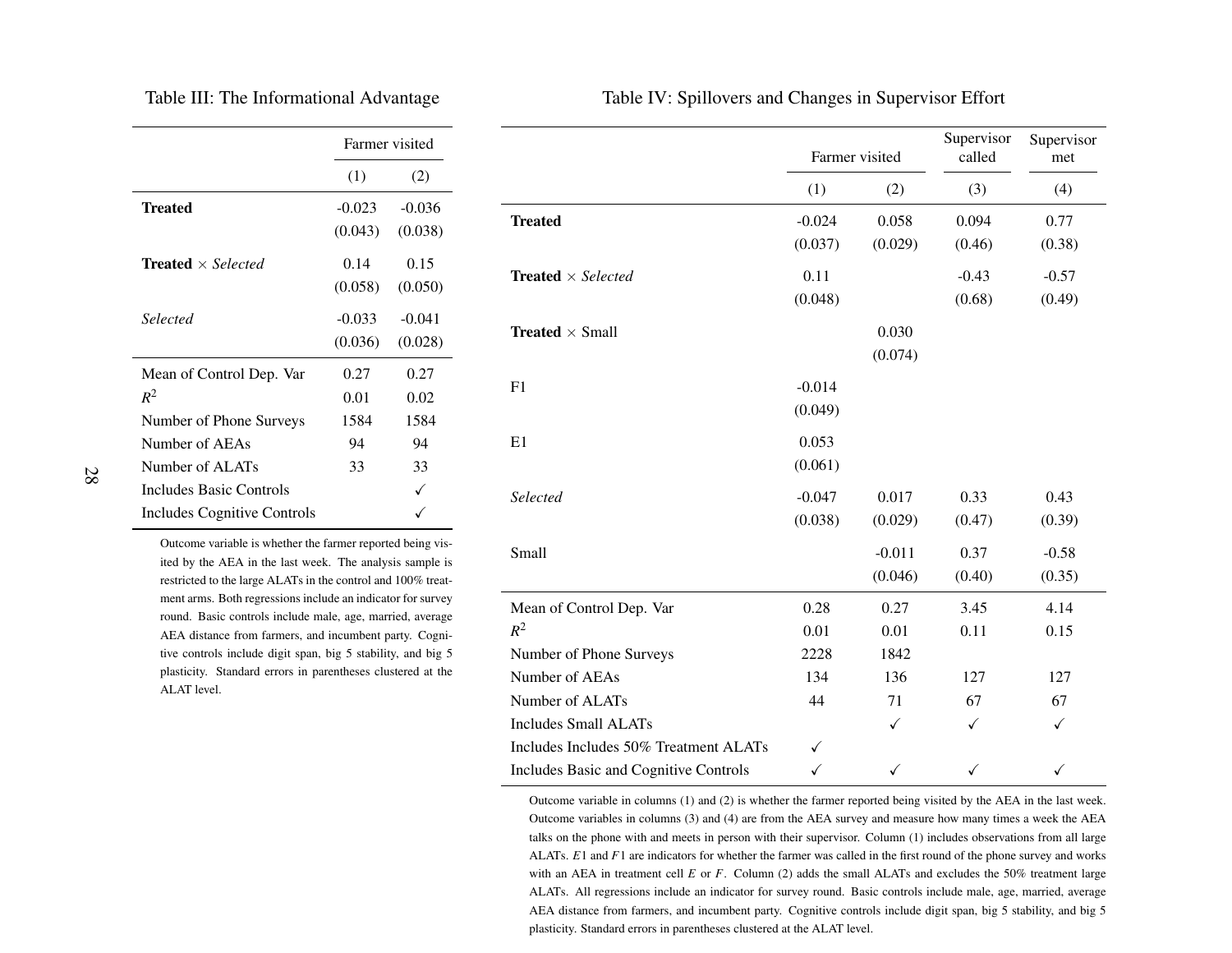<span id="page-29-0"></span>

|                     |                     | Farmer was visited in the last week          |                       |                                                                                 |  |
|---------------------|---------------------|----------------------------------------------|-----------------------|---------------------------------------------------------------------------------|--|
| (1)                 | (2)                 | (3)                                          | (4)                   | (5)                                                                             |  |
|                     |                     |                                              | Main Effects          |                                                                                 |  |
|                     |                     | $-0.021$<br>(0.023)                          | $-0.019$<br>(0.016)   | $-0.016$<br>(0.016)                                                             |  |
|                     |                     | 0.062<br>(0.035)                             | 0.059<br>(0.026)      | 0.064<br>(0.028)                                                                |  |
|                     |                     |                                              |                       |                                                                                 |  |
|                     |                     | 0.088<br>(0.036)                             | 0.064<br>(0.022)      | 0.064<br>(0.025)                                                                |  |
| $-0.52$<br>(0.35)   | $-0.51$<br>(0.40)   |                                              | $-0.021$<br>(0.051)   | $-0.0039$<br>(0.066)                                                            |  |
| $-0.036$<br>(0.018) | $-0.037$<br>(0.017) |                                              | $-0.0033$<br>(0.0031) | $-0.0052$<br>(0.0035)                                                           |  |
| 0.86<br>(0.46)      | 0.79<br>(0.44)      |                                              | $-0.084$<br>(0.061)   | $-0.094$<br>(0.052)                                                             |  |
| 0.33<br>(0.17)      | 0.32<br>(0.20)      |                                              | 0.10<br>(0.068)       | 0.10<br>(0.080)                                                                 |  |
| $-0.81$<br>(0.36)   | $-0.84$<br>(0.37)   |                                              | $-0.081$<br>(0.038)   | $-0.070$<br>(0.048)                                                             |  |
|                     | $-0.11$<br>(0.14)   |                                              |                       | $-0.064$<br>(0.027)                                                             |  |
|                     | $-0.23$<br>(0.12)   |                                              |                       | $-0.038$<br>(0.049)                                                             |  |
|                     | 0.12<br>(0.15)      |                                              |                       | 0.035<br>(0.025)                                                                |  |
| 0.16                | 0.19                | 0.009                                        | 0.023                 | 0.028                                                                           |  |
|                     |                     |                                              |                       | 0.001                                                                           |  |
|                     |                     |                                              |                       | 1584                                                                            |  |
|                     |                     |                                              |                       | 94                                                                              |  |
|                     |                     |                                              |                       | 33<br>$\checkmark$                                                              |  |
|                     |                     |                                              |                       | $\checkmark$                                                                    |  |
|                     | 94<br>33            | AEA was selected<br>Main Effects<br>94<br>33 | 1584<br>94<br>33      | <b>Interactions with Treatment</b><br>0.031<br>1584<br>94<br>33<br>$\checkmark$ |  |

Table V: Selection and Effect Heterogeneity on Observables and Unobservables

Columns (1)-(2) show probit regressions at the AEA level; the dependent variable is whether the AEA was selected by their supervisor. Coefficients on the controls are shown. Columns (3)-(5) show OLS regressions at the farmer level; the dependent variable is whether the farmer reported being visited by the AEA in the last week. Coefficients on the controls interacted with treatment are shown. Uninteracted controls are included but coefficients omitted for space. The inverse Mills ratio in column (3) is computed without any covariates. The inverse Mills ratios in columns (4) and (5) use coefficients from regressions in columns (1) and (2), respectively. The analysis sample is restricted to the large ALATs in the control and 100% treatment arms. Regressions in (3)-(5) include an indicator for survey round. Basic controls include male, age, married, average AEA distance from farmers, and incumbent party. Cognitive controls include digit span, big 5 stability, and big 5 plasticity. Standard errors in parentheses clustered at the ALAT level.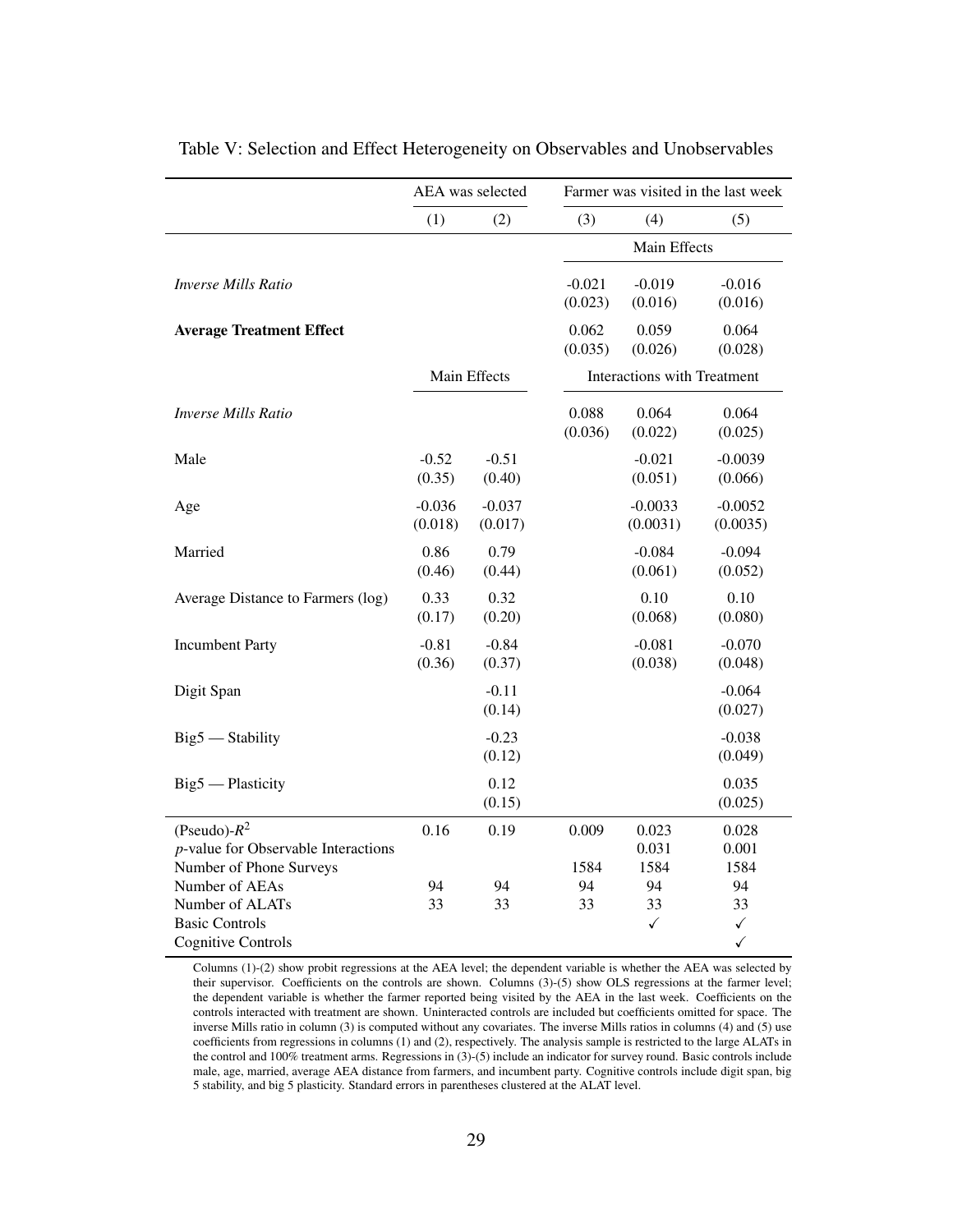<span id="page-30-0"></span>

|                                   |             | Non-missing  |            |              | Non-missing, conditional on employment |              |            |              |  |
|-----------------------------------|-------------|--------------|------------|--------------|----------------------------------------|--------------|------------|--------------|--|
|                                   |             | Large ALATs  |            | Small ALATs  |                                        | Large ALATs  |            | Small ALATs  |  |
|                                   | (1)         | (2)          | (3)        | (4)          | (5)                                    | (6)          | (7)        | (8)          |  |
| Treat 1                           | $-0.0044$   | $-0.095$     | $-0.060$   | $-0.059$     | 0.0059                                 | $-0.58$      | $-0.053$   | 0.20         |  |
|                                   | (0.085)     | (0.40)       | (0.14)     | (0.68)       | (0.061)                                | (0.41)       | (0.15)     | (1.15)       |  |
| Treat 2                           | $-0.0065$   | 0.28         | $-0.063$   | $-0.35$      | $-0.044$                               | $-0.085$     | $-0.053$   | $-0.13$      |  |
|                                   | (0.10)      | (0.33)       | (0.12)     | (0.46)       | (0.080)                                | (0.42)       | (0.13)     | (0.95)       |  |
| Male $\times$ Treat 1             |             | $-0.11$      |            | 0.23         |                                        | 0.081        |            | 0.34         |  |
|                                   |             | (0.21)       |            | (0.36)       |                                        | (0.17)       |            | (0.39)       |  |
| Male $\times$ Treat $2$           |             | $-0.065$     |            | 0.17         |                                        | 0.12         |            | 0.22         |  |
|                                   |             | (0.19)       |            | (0.29)       |                                        | (0.17)       |            | (0.36)       |  |
| Age $\times$ Treat 1              |             | 0.0045       |            | $-0.0064$    |                                        | 0.0052       |            | $-0.0038$    |  |
|                                   |             | (0.008)      |            | (0.012)      |                                        | (0.005)      |            | (0.024)      |  |
| Age $\times$ Treat 2              |             | $-0.0090$    |            | 0.0044       |                                        | 0.0010       |            | $-0.0020$    |  |
|                                   |             | (0.0090)     |            | (0.010)      |                                        | (0.0050)     |            | (0.015)      |  |
| Incumbent Party $\times$ Treat 1  |             | $-0.12$      |            | 0.12         |                                        | $-0.14$      |            | 0.67         |  |
|                                   |             | (0.14)       |            | (0.31)       |                                        | (0.16)       |            | (0.42)       |  |
| Incumbent Party $\times$ Treat 2  |             | 0.11         |            | 0.00044      |                                        | 0.053        |            | 0.45         |  |
|                                   |             | (0.18)       |            | (0.25)       |                                        | (0.17)       |            | (0.39)       |  |
| Married $\times$ Treat 1          |             |              |            |              |                                        | 0.087        |            | $-0.48$      |  |
|                                   |             |              |            |              |                                        | (0.12)       |            | (0.64)       |  |
| Married $\times$ Treat 2          |             |              |            |              |                                        | $-0.094$     |            | 0.19         |  |
|                                   |             |              |            |              |                                        | (0.11)       |            | (0.47)       |  |
| Digit Span $\times$ Treat 1       |             |              |            |              |                                        | 0.057        |            | $-0.094$     |  |
|                                   |             |              |            |              |                                        | (0.05)       |            | (0.18)       |  |
| Digit Span $\times$ Treat 2       |             |              |            |              |                                        | $-0.0084$    |            | $-0.0026$    |  |
|                                   |             |              |            |              |                                        | (0.073)      |            | (0.16)       |  |
| Big 5 Stability $\times$ Treat 1  |             |              |            |              |                                        | $-0.049$     |            | 0.011        |  |
|                                   |             |              |            |              |                                        | (0.042)      |            | (0.089)      |  |
| Big 5 Stability $\times$ Treat 2  |             |              |            |              |                                        | $-0.0083$    |            | $-0.0062$    |  |
|                                   |             |              |            |              |                                        | (0.030)      |            | (0.082)      |  |
| Big 5 Plasticity $\times$ Treat 1 |             |              |            |              |                                        | 0.057        |            | 0.14         |  |
|                                   |             |              |            |              |                                        | (0.061)      |            | (0.12)       |  |
| Big 5 Plasticity $\times$ Treat 2 |             |              |            |              |                                        | 0.051        |            | 0.0027       |  |
|                                   |             |              |            |              |                                        | (0.035)      |            | (0.11)       |  |
| <b>Basic Controls</b>             |             | $\checkmark$ |            | $\checkmark$ |                                        | $\checkmark$ |            | $\checkmark$ |  |
| <b>Cognitive Controls</b>         |             |              |            |              |                                        | $\checkmark$ |            | $\checkmark$ |  |
|                                   |             |              |            |              |                                        |              |            |              |  |
|                                   |             |              |            |              |                                        |              |            |              |  |
| $p$ -value of $F$ -test<br>N      | 0.99<br>180 | 0.92<br>180  | 0.85<br>88 | 0.97<br>88   | 0.82<br>158                            | 0.62<br>146  | 0.90<br>61 | 0.30<br>53   |  |

Table A1: AEA Attrition Analysis

This table tests for differential attrition among the AEAs. In columns (1)-(4), the dependent variable is an indicator for whether an AEA from the original list made it to our final sample. In columns (5)-(8), the dependent variable is an indicator for whether an AEA, who was still employed prior to the intervention, made it to our final sample. The independent variable *Treat 1* corresponds to the 100% treatment arm in the large ALATs and wave 1 in the small ALATs. The independent variable *Treat 2* corresponds to the 50% treatment arm in the large ALATs and wave 2 in the small ALATs. In the even columns uninteracted AEA characteristics are included but coefficients omitted for space. The *F*-test tests the null hypothesis that the treatment effect and (when appropriate) the interaction terms are jointly zero. Basic controls include male, age, and incumbent party. Cognitive controls include married, digit span, big 5 stability, and big 5 plasticity. Standard errors in parentheses clustered at the ALAT level.